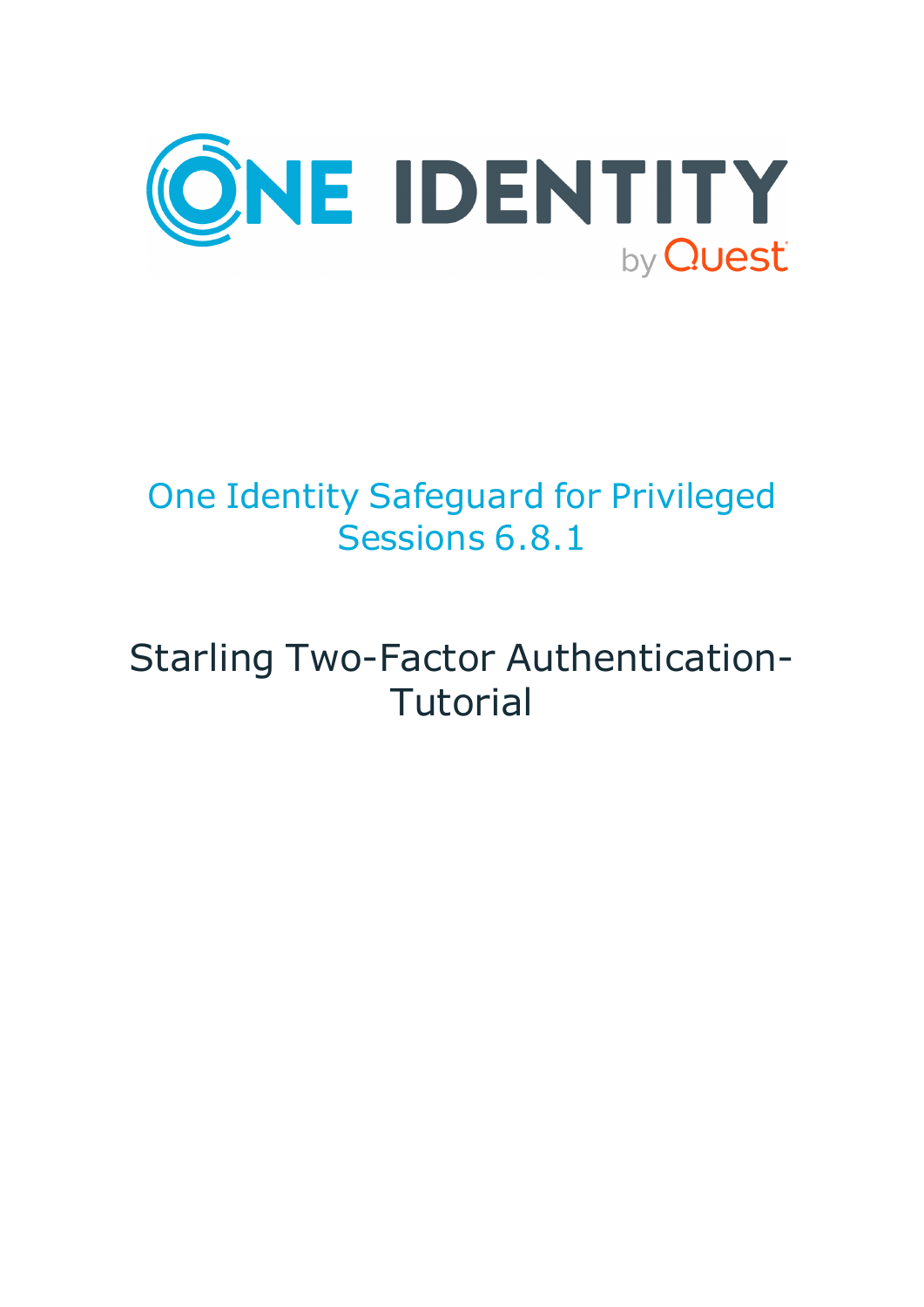#### **Copyright 2021 One Identity LLC.**

#### **ALL RIGHTS RESERVED.**

This guide contains proprietary information protected by copyright. The software described in this guide is furnished under a software license or nondisclosure agreement. This software may be used or copied only in accordance with the terms of the applicable agreement. No part of this guide may be reproduced or transmitted in any form or by any means, electronic or mechanical, including photocopying and recording for any purpose other than the purchaser's personal use without the written permission of One Identity LLC .

The information in this document is provided in connection with One Identity products. No license, express or implied, by estoppel or otherwise, to any intellectual property right is granted by this document or in connection with the sale of One Identity LLC products. EXCEPT AS SET FORTH IN THE TERMS AND CONDITIONS AS SPECIFIED IN THE LICENSE AGREEMENT FOR THIS PRODUCT, ONE IDENTITY ASSUMES NO LIABILITY WHATSOEVER AND DISCLAIMS ANY EXPRESS, IMPLIED OR STATUTORY WARRANTY RELATING TO ITS PRODUCTS INCLUDING, BUT NOT LIMITED TO, THE IMPLIED WARRANTY OF MERCHANTABILITY, FITNESS FOR A PARTICULAR PURPOSE, OR NON-INFRINGEMENT. IN NO EVENT SHALL ONE IDENTITY BE LIABLE FOR ANY DIRECT, INDIRECT, CONSEQUENTIAL, PUNITIVE, SPECIAL OR INCIDENTAL DAMAGES (INCLUDING, WITHOUT LIMITATION, DAMAGES FOR LOSS OF PROFITS, BUSINESS INTERRUPTION OR LOSS OF INFORMATION) ARISING OUT OF THE USE OR INABILITY TO USE THIS DOCUMENT, EVEN IF ONE IDENTITY HAS BEEN ADVISED OF THE POSSIBILITY OF SUCH DAMAGES. One Identity makes no representations or warranties with respect to the accuracy or completeness of the contents of this document and reserves the right to make changes to specifications and product descriptions at any time without notice. One Identity does not make any commitment to update the information contained in this document.

If you have any questions regarding your potential use of this material, contact:

One Identity LLC. Attn: LEGAL Dept 4 Polaris Way Aliso Viejo, CA 92656

Refer to our Web site ([http://www.OneIdentity.com](http://www.oneidentity.com/)) for regional and international office information.

#### **Patents**

One Identity is proud of our advanced technology. Patents and pending patents may apply to this product. For the most current information about applicable patents for this product, please visit our website at [http://www.OneIdentity.com/legal/patents.aspx](http://www.oneidentity.com/legal/patents.aspx).

#### **Trademarks**

One Identity and the One Identity logo are trademarks and registered trademarks of One Identity LLC. in the U.S.A. and other countries. For a complete list of One Identity trademarks, please visit our website at [www.OneIdentity.com/legal](http://www.oneidentity.com/legal). All other trademarks are the property of their respective owners.

#### **Legend**

**WARNING: A WARNING icon highlights a potential risk of bodily injury or property damage, for which industry-standard safety precautions are advised. This icon is often associated with electrical hazards related to hardware.**

**CAUTION: A CAUTION icon indicates potential damage to hardware or loss of data if** A **instructions are not followed.**

SPS Starling Two-Factor Authentication- Tutorial Updated - 15 January 2021, 06:19 Version - 6.8.1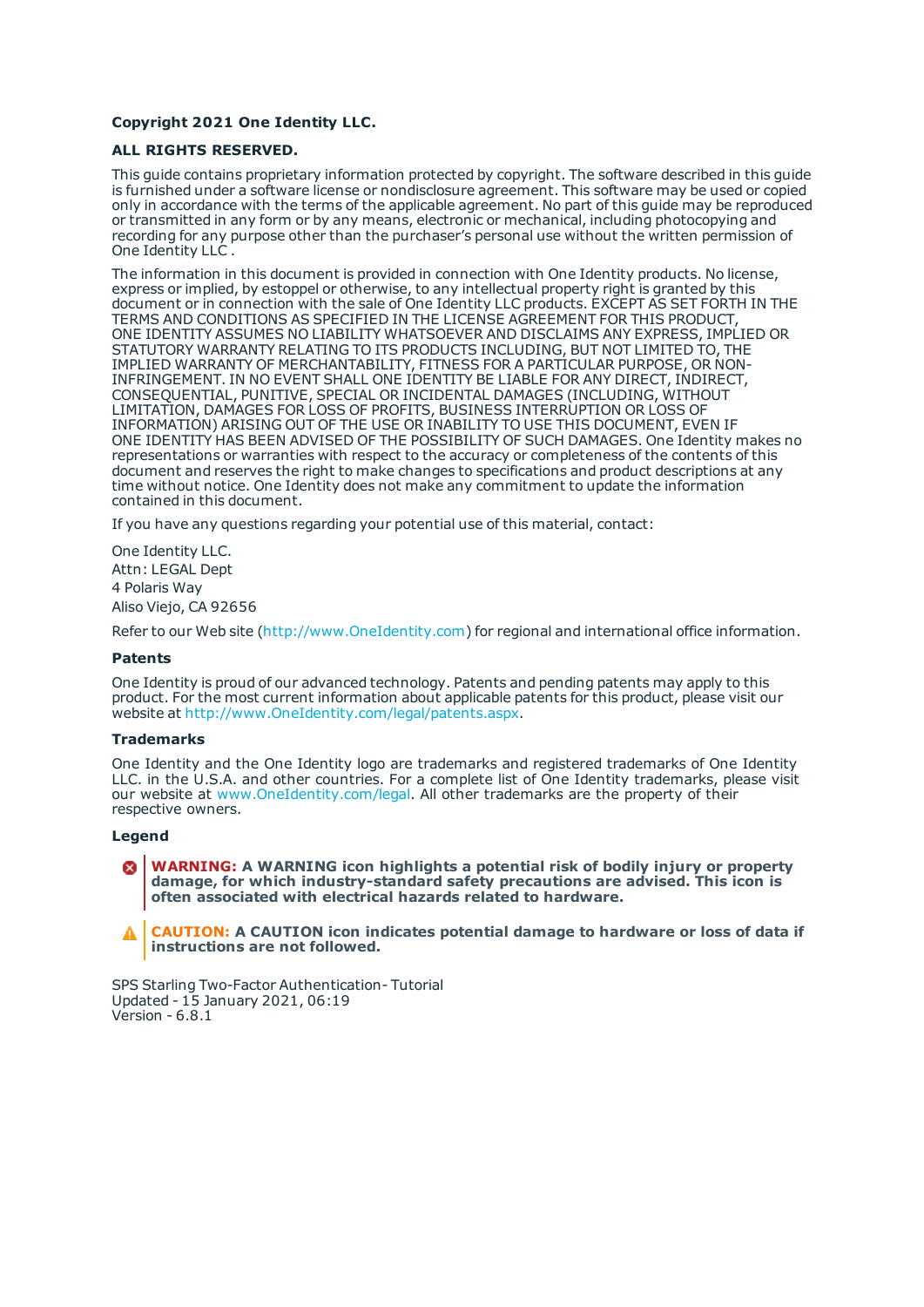### **Contents**

| Configure SPS to use Starling Two-factor Authentication 13              |     |
|-------------------------------------------------------------------------|-----|
|                                                                         |     |
|                                                                         |     |
|                                                                         |     |
|                                                                         |     |
|                                                                         |     |
|                                                                         |     |
|                                                                         |     |
|                                                                         |     |
|                                                                         |     |
|                                                                         |     |
|                                                                         |     |
|                                                                         |     |
|                                                                         |     |
|                                                                         |     |
|                                                                         |     |
|                                                                         |     |
|                                                                         |     |
|                                                                         |     |
|                                                                         |     |
| Perform multi-factor authentication with the SPS Starling 2FA plugin in | .33 |
| Perform multi-factor authentication with the SPS Starling 2FA plugin in |     |

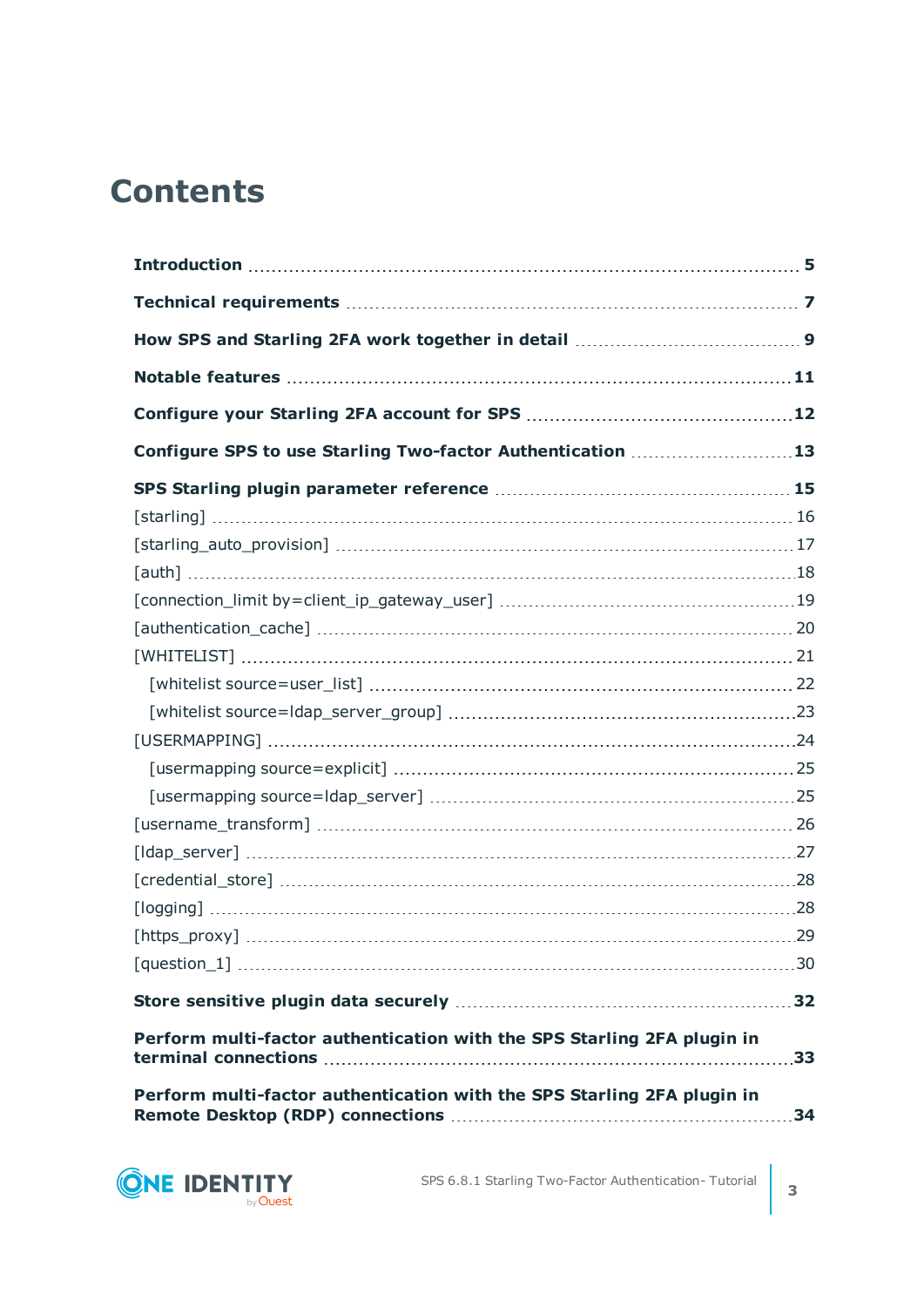| Perform multi-factor authentication with the SPS Starling 2FA plugin in |  |
|-------------------------------------------------------------------------|--|
|                                                                         |  |
|                                                                         |  |
|                                                                         |  |

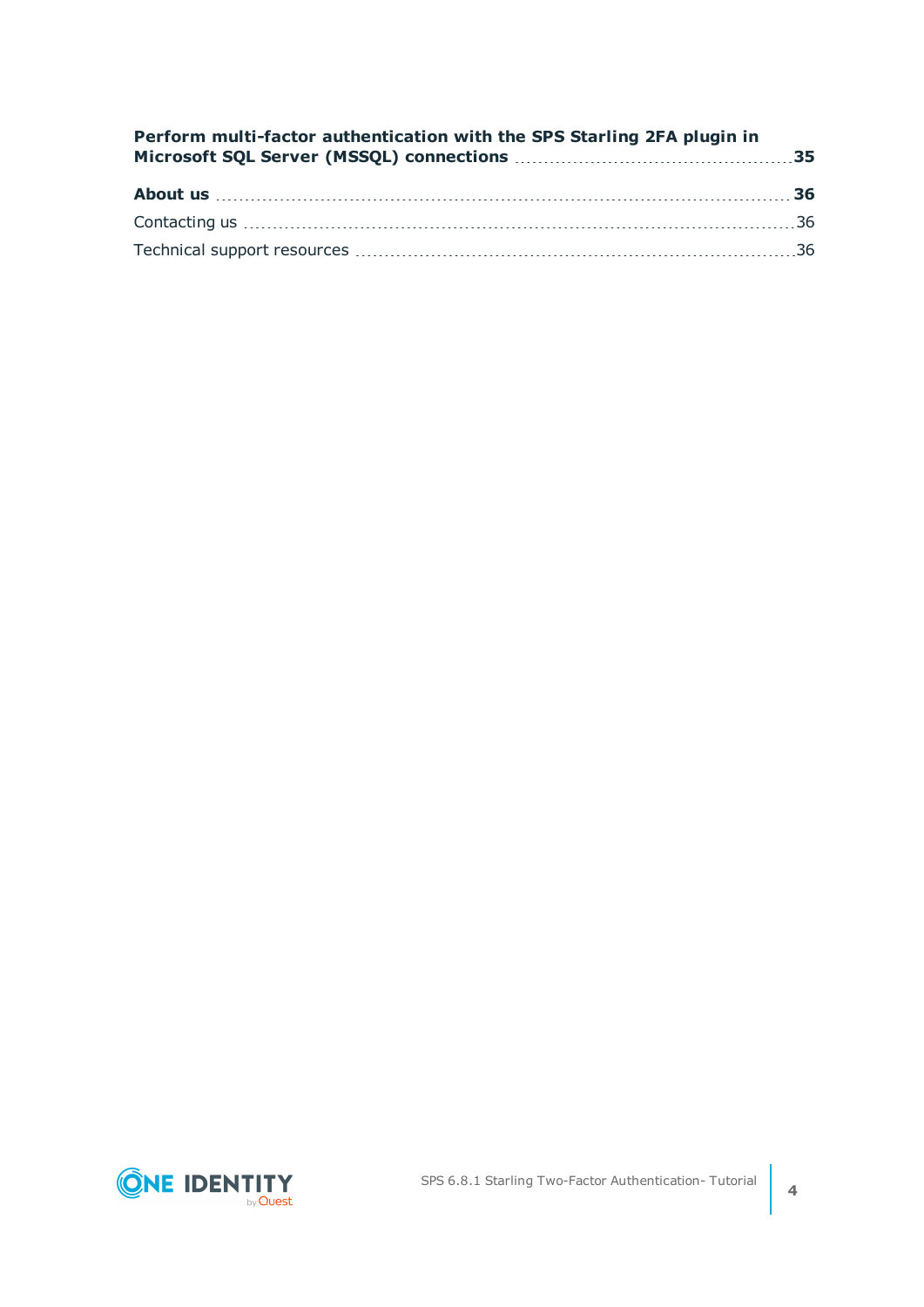# **Introduction**

<span id="page-4-0"></span>This document describes how you can use the services of One Identity [Starling](https://www.oneidentity.com/) 2FA to authenticate the sessions of your privileged users with One Identity Safeguard for Privileged Sessions (SPS).

#### **One Identity Safeguard for Privileged Sessions:**

One Identity Safeguard for Privileged Sessions (SPS) controls privileged access to remote IT systems, records activities in searchable, movie-like audit trails, and prevents malicious actions. SPS is a quickly deployable enterprise device, completely independent from clients and servers — integrating seamlessly into existing networks. It captures the activity data necessary for user profiling and enables full user session drill down for forensic investigations.

SPS acts as a central authentication gateway, enforcing strong authentication before users access sensitive IT assets. SPS can integrate with remote user directories to resolve the group memberships of users who access nonpublic information. Credentials for accessing information systems can be retrieved transparently from SPS's local Credential Store or a third-party password management system. This method protects the confidentiality of passwords as users can never access them. When used together with Starling 2FA (or another Multi-Factor Authentication (MFA) provider), SPS directs all connections to the authentication tool, and upon successful authentication, it permits the user to access the information system.

#### **Integrating Starling 2FA with SPS:**

SPS can interact with your Starling 2FA account and can automatically request strong Multi-Factor Authentication for your privileged users who are accessing the servers and services protected by SPS. When used together with Starling 2FA, SPS prompts the user for a second factor authentication, and upon successful authentication, it permits the user to access the information system.

The integration adds an additional security layer to the gateway authentication performed on SPS. If the Starling 2FA App is installed on the user's device (smartphone, notebook, smartwatch, and so on), the user can generate a One-Time Password (OTP) using the device. This will be used for the authentication to the One Identity platform. The one-time password is changed after 60 seconds.

#### **Meet compliance requirements**

ISO 27001, ISO 27018, SOC 2, and other regulations and industry standards include authentication-related requirements, (for example, Multi-Factor Authentication (MFA) for accessing production systems, and the logging of all administrative sessions). In addition to other requirements, using SPS and Starling 2FA helps you comply with the following requirements:

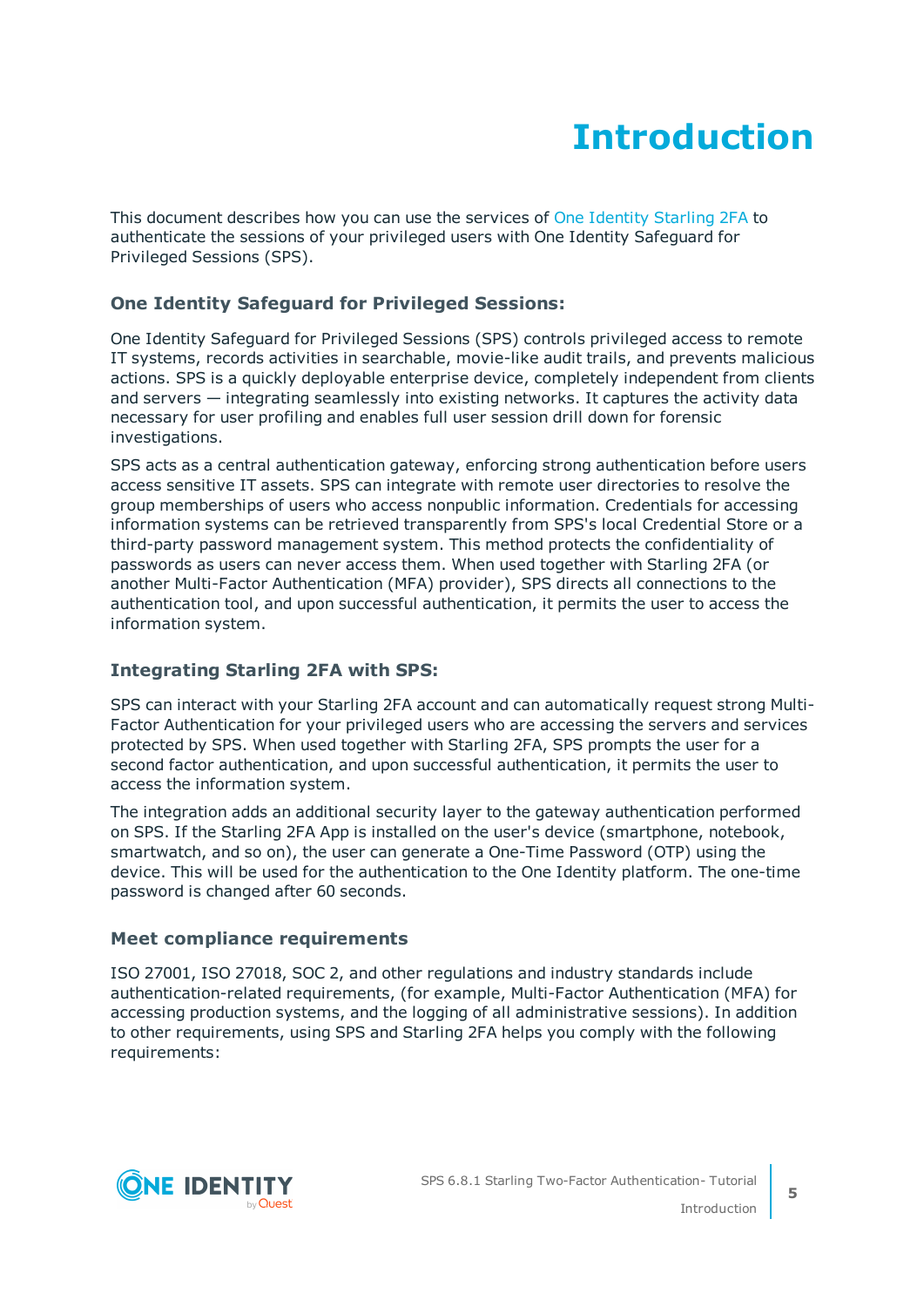- PCI DSS 8.3: Secure all individual non-console administrative access and all remote access to the cardholder data environment (CDE) using MFA.
- PART 500.12 Multi-Factor Authentication: Covered entities are required to apply MFA for:
	- Each individual accessing the covered entity's internal systems.
	- Authorized access to database servers that allow access to nonpublic information.
	- Third parties accessing nonpublic information.
- NIST 800-53 IA-2, Identification and Authentication, network access to privileged accounts: The information system implements MFA for network access to privileged accounts.

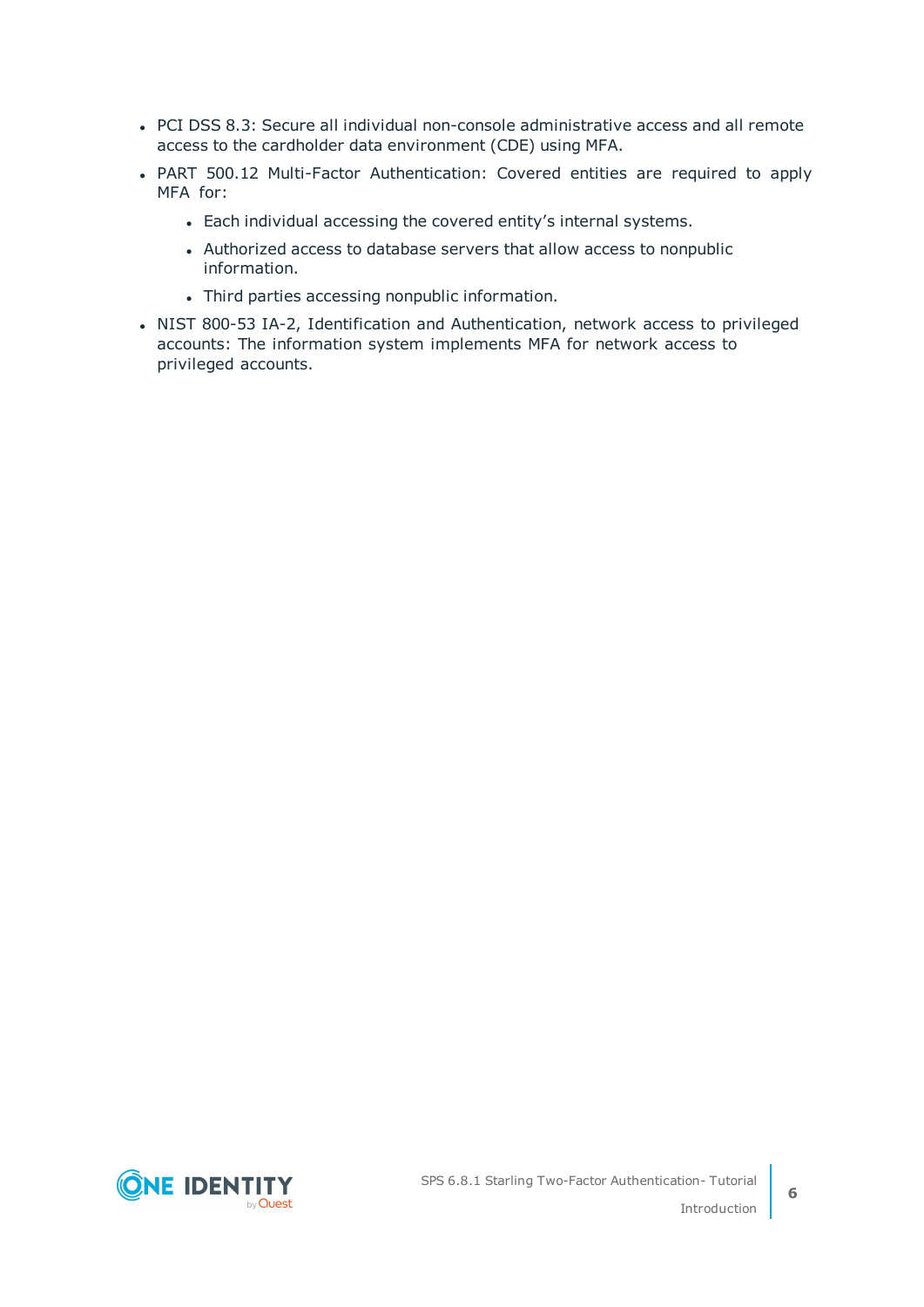# **Technical requirements**

<span id="page-6-0"></span>In order to successfully connect SPS with RADIUS server, you need the following components.

#### **In Starling 2FA:**

- A valid Starling 2FA subscription that permits multi-factor authentication.
- Your users must be enrolled in Starling 2FA and their access must be activated, or you must use auto-provisioning to enroll your users. To create a new user account, log on to Starling, navigate to the **Users** tab and click **Add**.
- The users must install the Starling 2FA Mobile app.
- $\bullet$  NOTE:

Version 2.2.0 and later of the One Identity Starling Two-Factor Authentication plugin works only if you have joined your SPS deployment to Starling.

If you want use version 2.2.0 and later of the One Identity Starling Two-Factor Authentication plugin, complete the "Joining to One Identity [Starling"](https://support.oneidentity.com/technical-documents/safeguard-for-privileged-sessions/6.8.1/administration-guide/basic-settings/joining-to-one-identity-starling/) in the [Administration](https://support.oneidentity.com/technical-documents/safeguard-for-privileged-sessions/6.8.1/administration-guide/basic-settings/joining-to-one-identity-starling/) Guide procedure before upgrading the plugin.

#### **In SPS:**

- A One Identity Safeguard for Privileged Sessions appliance (virtual or physical), at least version SPS 5.11.06.3.0.
- A copy of the SPS Starling 2FA Multi-Factor Authentication plugin. This plugin is an Authentication and Authorization (AA) plugin customized to work with the Starling 2FA multi-factor authentication service.
- SPS must be able to access the Internet (at least the API services). Since Starling 2FA is a cloud-based service provider, SPS must be able to access its web services to authorize the user.
- Depending on the method you use to authenticate your users, your users might need Internet access on their cellphones.
- SPS supports AA plugins in the MSSQL, RDP, SSH, and Telnet protocols.
- In RDP, using an AA plugin together with Network Level Authentication in a Connection Policy has the same limitations as using Network Level Authentication without domain membership.
- <sup>l</sup> In RDP, using an **AA plugin** requires TLS-encrypted RDP connections. For details, see "Enabling [TLS-encryption](https://support.oneidentity.com/technical-documents/safeguard-for-privileged-sessions/6.8.1/administration-guide/rdp-specific-settings/enabling-tls-encryption-for-rdp-connections/) for RDP connections" in the Administration Guide.

#### **Availability and support of the plugin**

The SPS Starling 2FA Multi-Factor Authentication plugin is available for download as-is, free of charge to every SPS customer from the Starling Two-Factor [Authentication](https://github.com/OneIdentity/safeguard-sessions-plugin-starling-2fa/releases) plugin

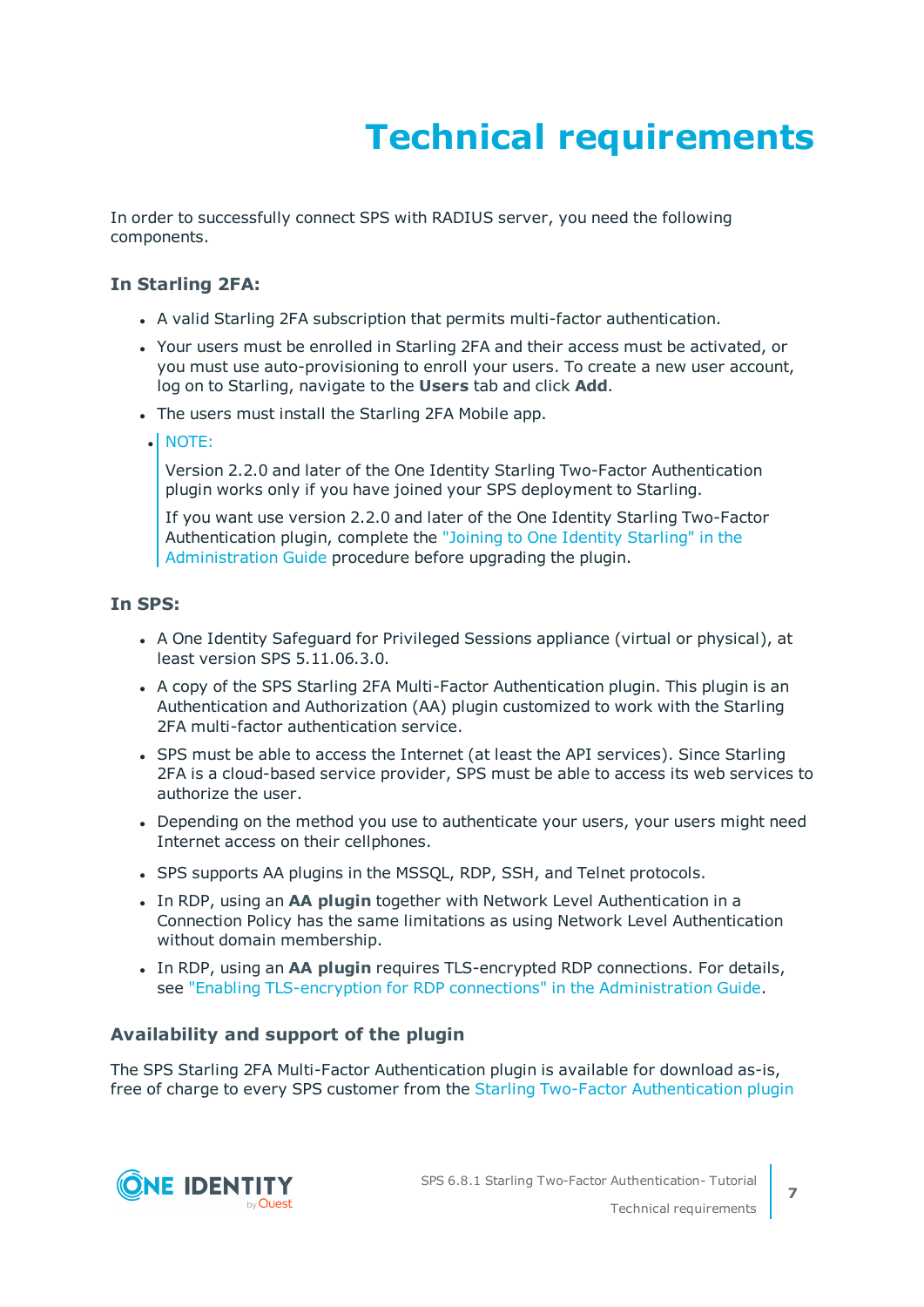for [Safeguard](https://github.com/OneIdentity/safeguard-sessions-plugin-starling-2fa/releases) for Privileged Sessions page. In case you need any customizations or additional features, contact our [Support](https://support.oneidentity.com/one-identity-safeguard-for-privileged-sessions) Team.

#### **A** CAUTION:

**Using custom plugins in SPS is recommended only if you are familiar with both Python and SPS. Product support applies only to SPS: that is, until the entry point of the Python code and passing the specified arguments to the Python code. One Identity is not responsible for the quality, resource requirements, or any bugs in the Python code, nor any crashes, service outages, or any other damage caused by the improper use of this feature, unless explicitly stated in a contract with One Identity. If you want to create a custom plugin, contact our [Support](https://support.oneidentity.com/one-identity-safeguard-for-privileged-sessions) Team for details and instructions.**

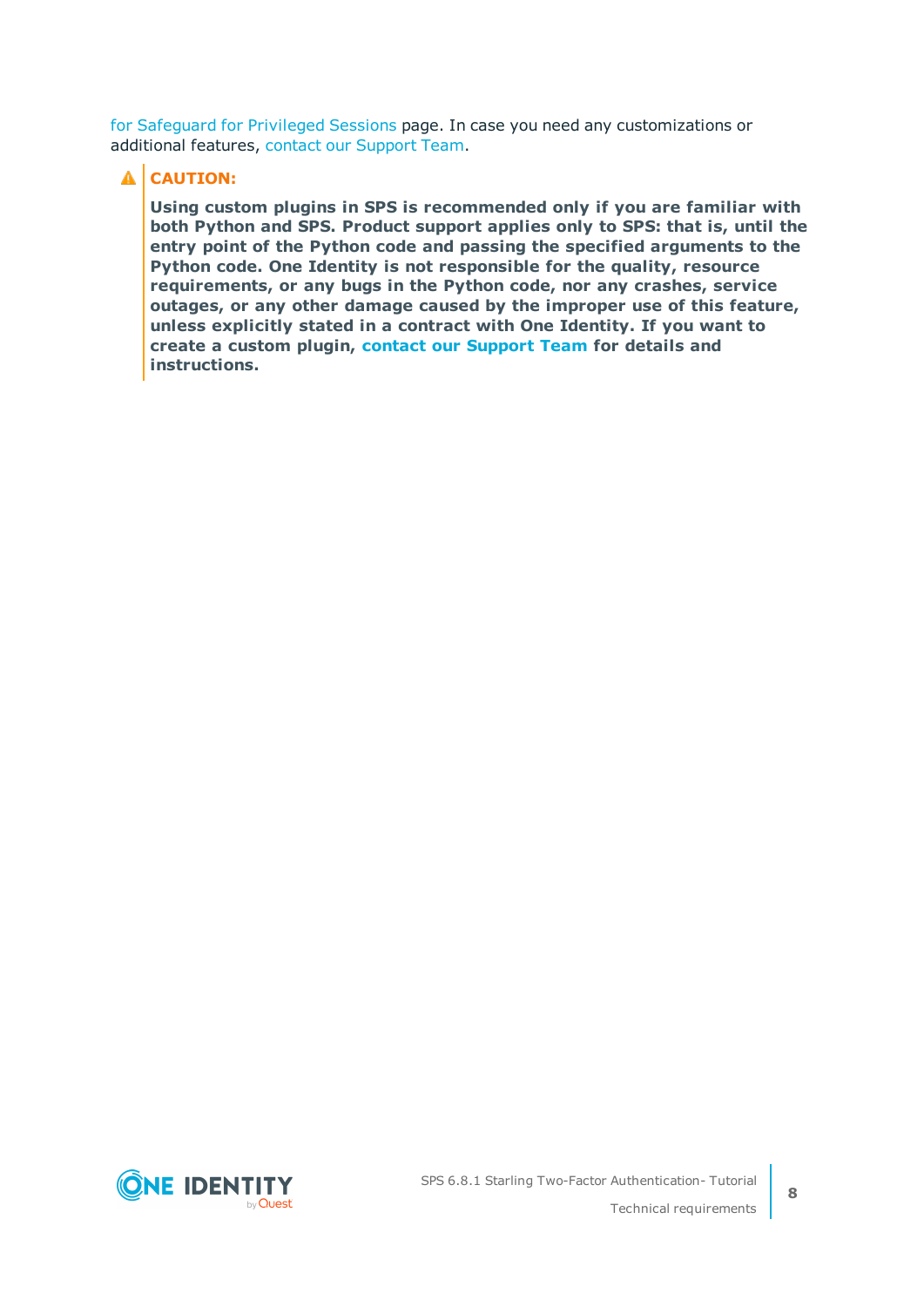## <span id="page-8-0"></span>**How SPS and Starling 2FA work together in detail**



1. A user attempts to log in to a protected server.

#### 2. **Gateway authentication on SPS**

SPS receives the connection request and authenticates the user. SPS can authenticate the user to a number of external user directories, (for example, LDAP, Microsoft Active Directory, or RADIUS). This authentication is the first factor.

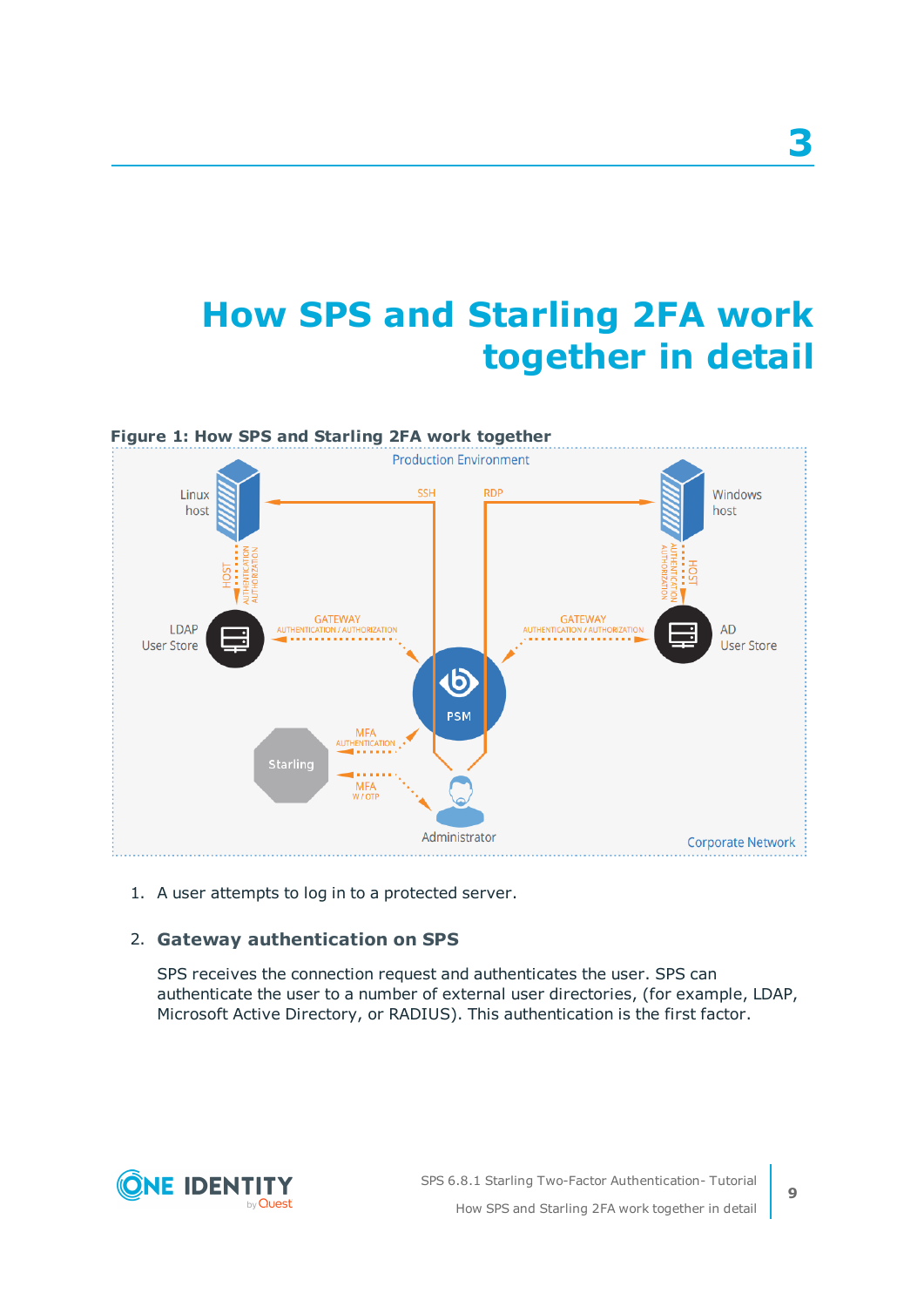#### 3. **Check if the user is exempt from multi-factor authentication**

You can configure SPS using whitelists and blacklists to selectively require multifactor authentication for your users, (for example, to create break-glass access for specific users).

- If multi-factor authentication is not required, the user can start working, while SPS records the user's activities. The procedure ends here.
- If multi-factor authentication is required, SPS continues the procedure with the next step.

For details on creating exemption lists, see [\[WHITELIST\]](#page-20-0) on page 21.

#### 4. **Determining the external Starling 2FA identity**

The gateway usernames are different from the external Starling 2FA identities, you must configure the SPS Starling 2FA plugin to map the gateway usernames to the external Starling 2FA identities.

The external identity is the Starling ID, which is a number.

The mapping can be as simple as appending a domain name to the gateway username, or you can query an LDAP or Microsoft Active Directory server.

For details, see [\[USERMAPPING\]](#page-23-0) on page 24.

#### 5. **Outband authentication on Starling 2FA**

If gateway authentication is successful, SPS connects the Starling 2FA server to check which authentication factors are available for the user. Then SPS requests the second authentication factor from the user.

- For OTP-like authentication factors, SPS requests the OTP from the user, and sends it to the Starling 2FA server for verification.
- For the Starling 2FA push notification factor, SPS asks the Starling 2FA server to check if the user successfully authenticated on the Starling 2FA server.
- 6. If multi-factor authentication is successful, the user can start working, while SPS records the user's activities. (Optionally, SPS can retrieve credentials from a local or external Credential Store or password vault, and perform authentication on the server with credentials that are not known to the user.)
- 7. If the user opens a new session within a short period, they can do so without having to perform multi-factor authentication again. After this configurable grace period expires, the user must perform multi-factor authentication to open the next session.

For details, see [authentication cache] on page 20.

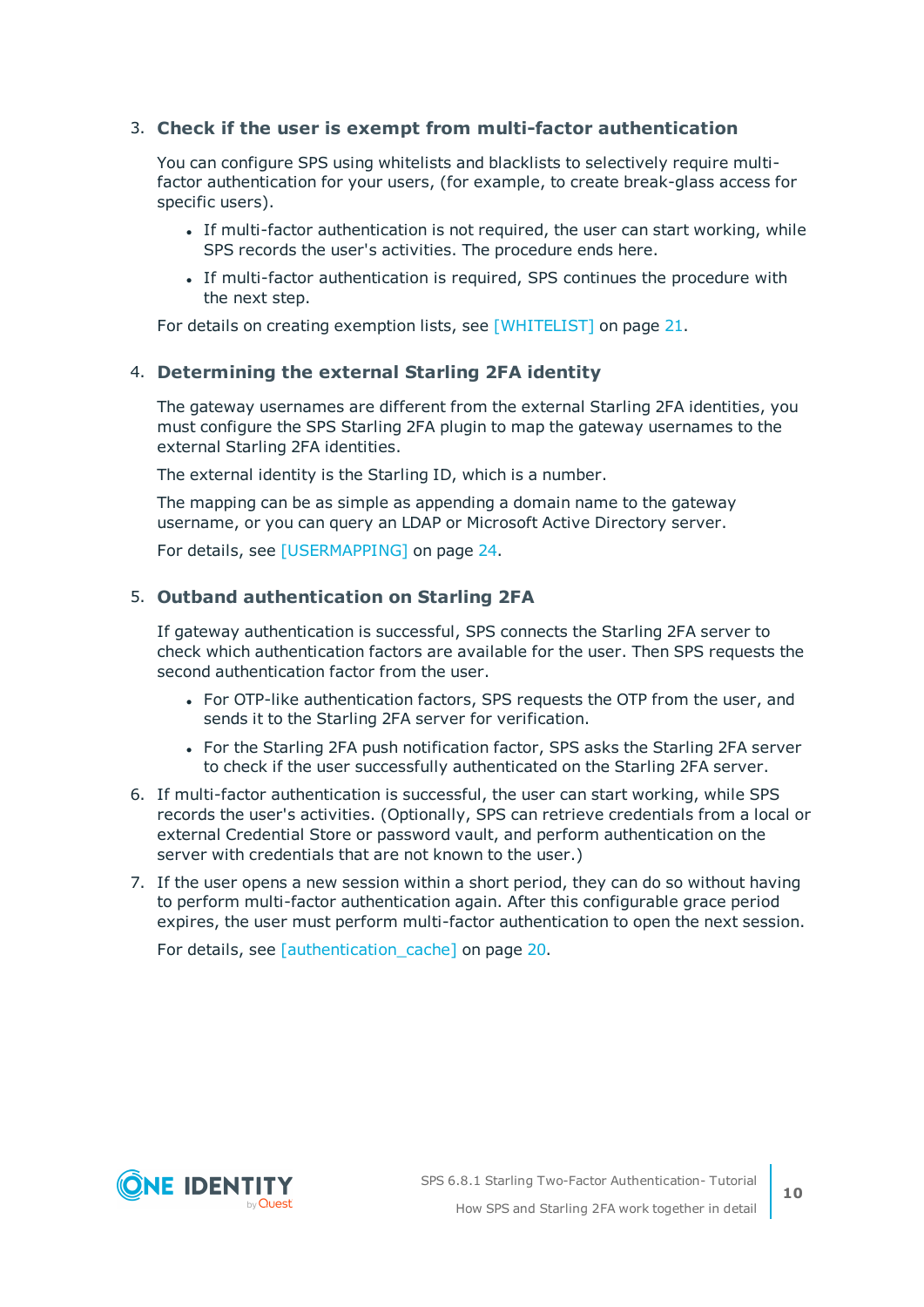### **Notable features**

<span id="page-10-0"></span>This section contains the notable features of this plugin.

<sup>l</sup> This plugin supports auto-provisioning of Starling 2FA IDs. This means that if the user's email address and phone number is stored in LDAP or Active Directory, the plugin can automatically enable Starling 2FA for that user. When using autoprovisioning, mapping the gateway usernames to the external Starling 2FA identity is not required.

For details on configuring auto-provisioning, see [\[starling\\_auto\\_provision\]](#page-16-0) on [page](#page-16-0) 17.

- To map the gateway usernames to the external Starling 2FA identities if the gateway usernames are different from the Starling 2FA usernames, configure the [\[USERMAPPING\]](#page-23-0) on page 24 section of the plugin.
- The [\[WHITELIST\]](#page-20-0) on page 21 section allows configuring authentication whitelists and blacklists for example to create break-glass access for specific users to allow them to bypass Starling 2FA authentication.
- The [\[authentication\\_cache\]](#page-19-0) on page 20 section contains the settings that determine how soon after performing a Starling 2FA authentication must the user repeat the authentication when opening a new session.
- The [connection\_limit [by=client\\_ip\\_gateway\\_user\]](#page-18-0) on page 19 section contains the options related to limiting parallel sessions.

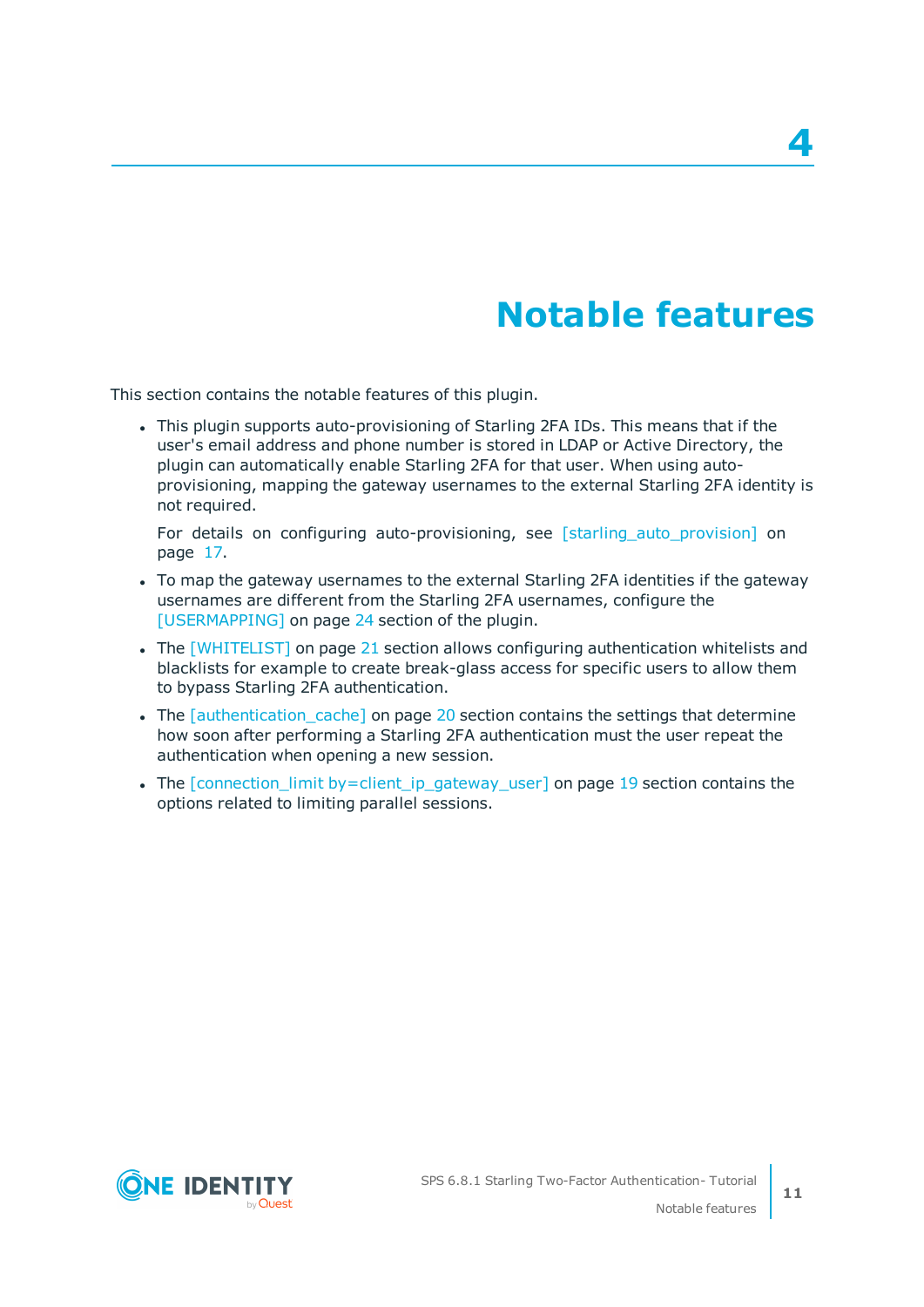# <span id="page-11-0"></span>**Configure your Starling 2FA account for SPS**

#### **Prerequisites:**

- Administrator access to your Starling 2FA account.
- Make sure that you have all the required components listed in [Technical](#page-6-0) [requirements](#page-6-0).

#### 1. **Enable Two-factor Authentication (2FA) for your organization.**

For details on configuring the required methods for two-factor authentication, see Customizing user [authentication](https://support.oneidentity.com/technical-documents/starling-two-factor-authentication/hosted/starling-two-factor-authentication-administration-guide/3#TOPIC-678621) in the Starling 2FA documentation.

#### 2. **Optional: If you do not use auto-provisioning, add users to your Starling 2FA account.**

The users you want to authenticate with SPS must have an activated account in Starling 2FA. For details on managing your user accounts, see [Managing](https://support.oneidentity.com/technical-documents/starling-two-factor-authentication/hosted/starling-two-factor-authentication-administration-guide/3#TOPIC-678619) user [accounts](https://support.oneidentity.com/technical-documents/starling-two-factor-authentication/hosted/starling-two-factor-authentication-administration-guide/3#TOPIC-678619) in the Starling 2FA documentation.

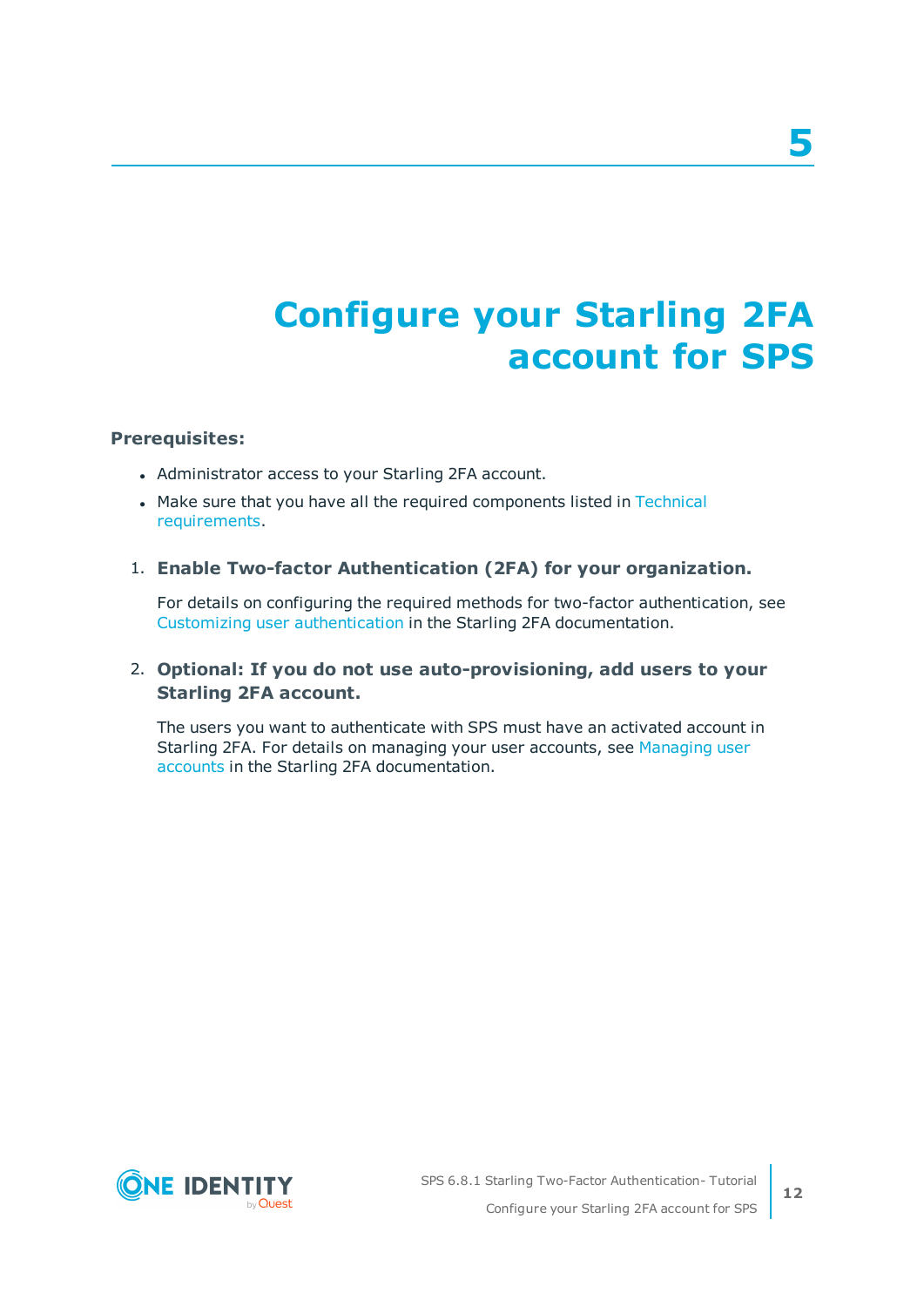# <span id="page-12-0"></span>**Configure SPS to use Starling Twofactor Authentication**

#### **Prerequisites:**

- Administrator access to SPS.
- Make sure that you have all the required components listed in [Technical](#page-6-0) [requirements](#page-6-0).

#### *To configure SPS to use Starling Two-factor Authentication*

#### 1. **Download the SPS Starling 2FA plugin**

SPS customers can [download](https://github.com/OneIdentity/safeguard-sessions-plugin-starling-2fa/releases) the official plugin from GitHub.

#### 2. **Upload the plugin to SPS**

Upload the plugin to SPS. For details, see "Using a custom [Authentication](https://support.oneidentity.com/technical-documents/safeguard-for-privileged-sessions/6.8.1/administration-guide/advanced-authentication-and-authorization-techniques/integrating-external-authentication-and-authorization-systems/using-a-custom-authentication-and-authorization-plugin-to-authenticate-on-the-target-hosts/) and Authorization plugin to authenticate on the target hosts" in the [Administration](https://support.oneidentity.com/technical-documents/safeguard-for-privileged-sessions/6.8.1/administration-guide/advanced-authentication-and-authorization-techniques/integrating-external-authentication-and-authorization-systems/using-a-custom-authentication-and-authorization-plugin-to-authenticate-on-the-target-hosts/) Guide.

#### 3. **Configure the plugin on SPS**

The plugin includes a default configuration file, which is an ini-style configuration file with sections and name=value pairs. You can edit it on the **Policies > AA Plugin Configurations** page of the SPS web interface.

- a. Configure the usermapping settings if needed. SPS must find out which Starling 2FA user belongs to the username of the authenticated connection. For that, it can query your LDAP/Microsoft Active Directory server. For details, see [\[USERMAPPING\].](#page-23-0)
- b. Configure other parameters of your plugin as needed for your environment. For details, see SPS Starling plugin [parameter](#page-14-0) reference.

#### 4. **Configure a Connection policy and test it**

Configure a Connection policy on SPS. In the **AA plugin** field of the Connection policy, select the SPS Starling plugin you configured in the previous step, then start a



**13**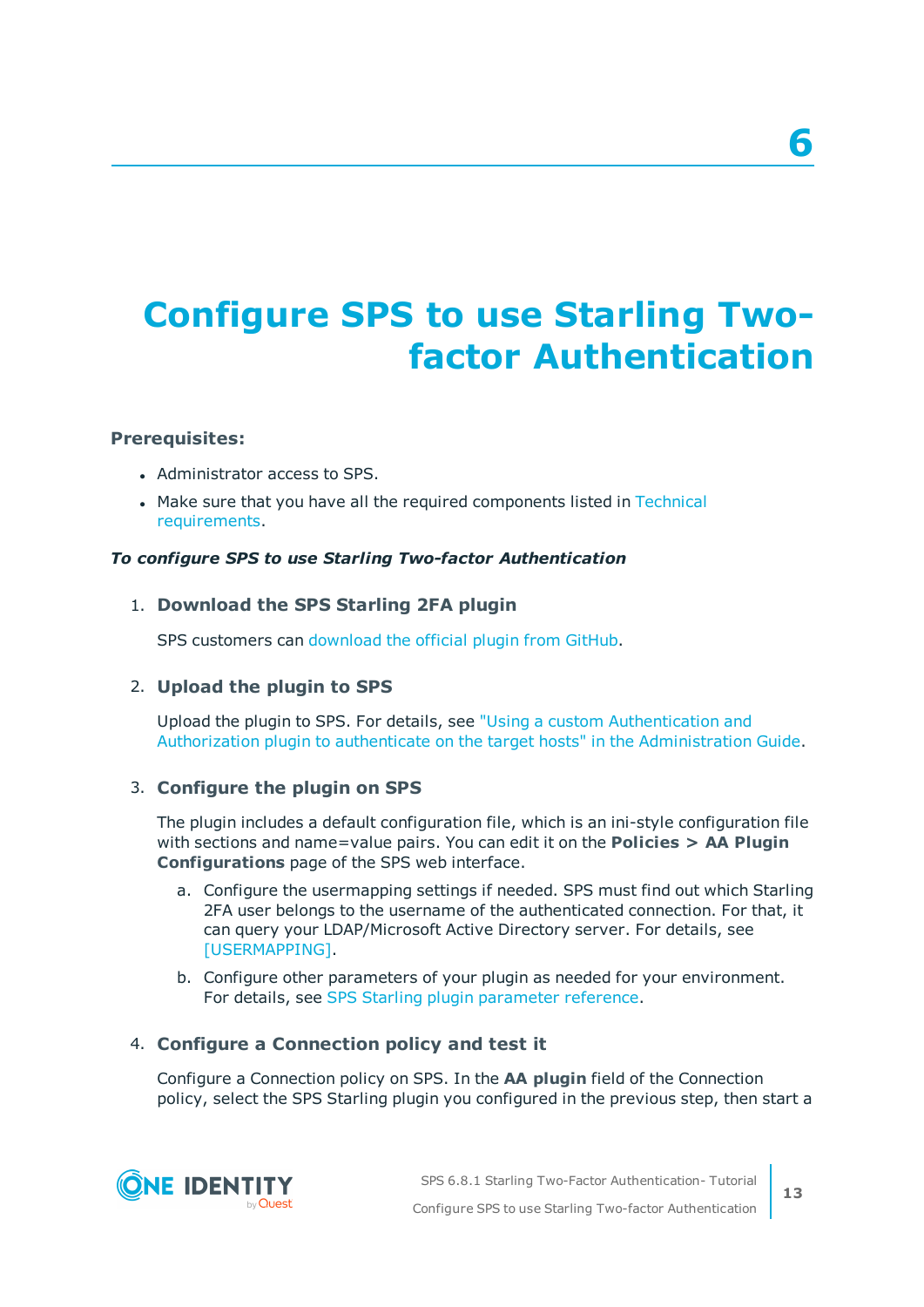session to test it. For details on how a user can perform multi-factor authentication, see Perform multi-factor [authentication](#page-32-0) with the SPS Starling 2FA plugin in terminal [connections](#page-32-0) and Perform multi-factor [authentication](#page-33-0) with the SPS Starling 2FA plugin in Remote Desktop (RDP) [connections.](#page-33-0)

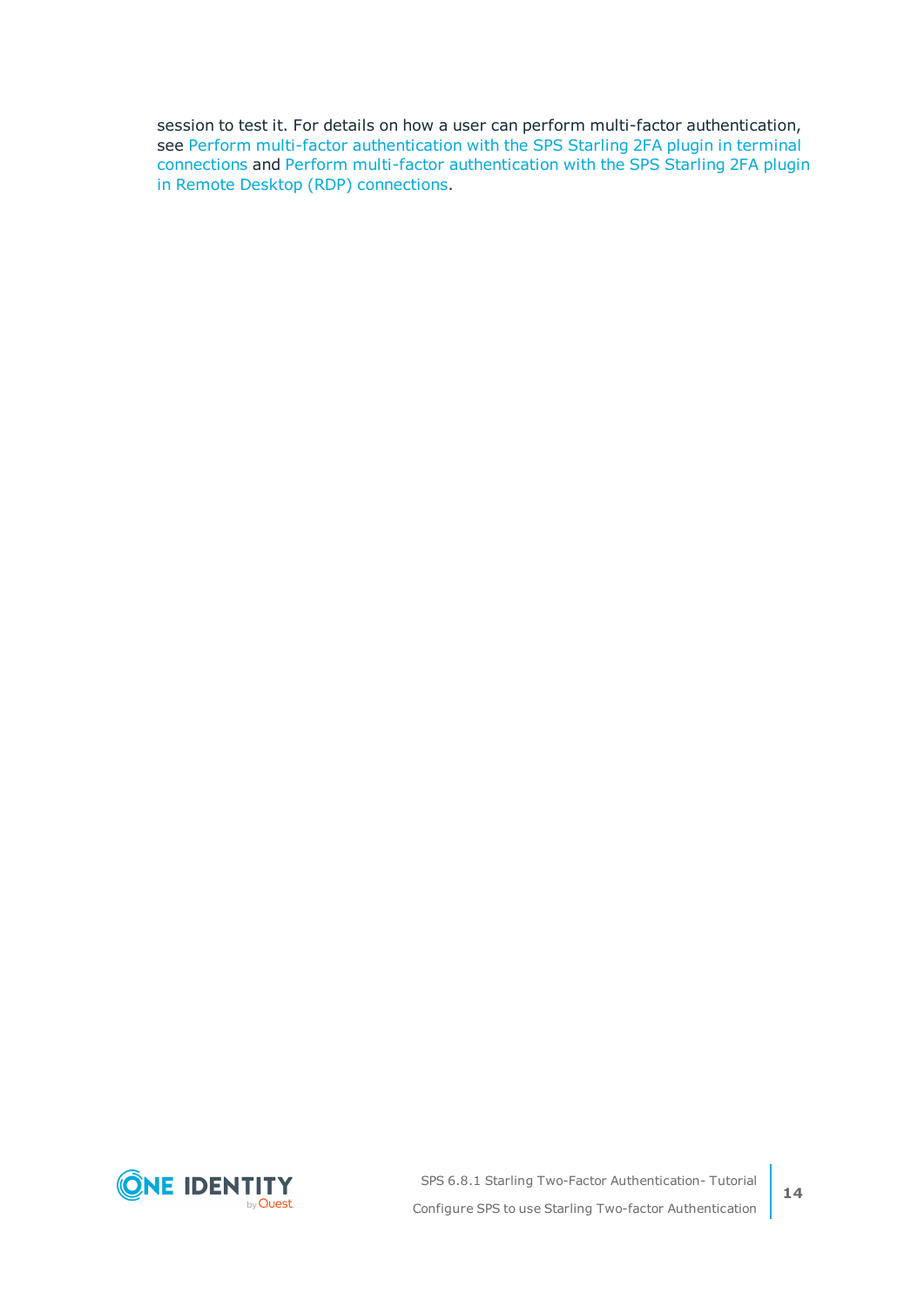## <span id="page-14-0"></span>**SPS Starling plugin parameter reference**

This section describes the available options of the SPS Starling plugin.

The plugin uses an ini-style configuration file with sections and name=value pairs. This format consists of sections, led by a [section] header and followed by name=value entries. Note that the leading whitespace is removed from values. The values can contain format strings, which refer to other values in the same section. For example, the following section would resolve the %(dir)s value to the value of the dir entry (/var in this case).

[section name] dirname=%(dir)s/mydirectory dir=/var

All reference expansions are done on demand. Lines beginning with # or ; are ignored and may be used to provide comments.

You can edit the configuration file from the SPS web interface. The following code snippet is a sample configuration file.

```
[starling]
timeout=60
rest_poll_interval=1
[starling_auto_provision]
email_attribute=<LDAP-attribute-of-user-email-address>
phone_attribute=<LDAP-attribute-of-user-phone-number>
[auth]
prompt=Press Enter for push notification or type one-time password:
disable_echo=no
[connection_limit by=client_ip_gateway_user]
limit=0
```

```
[authentication_cache]
hard timeout=90
```
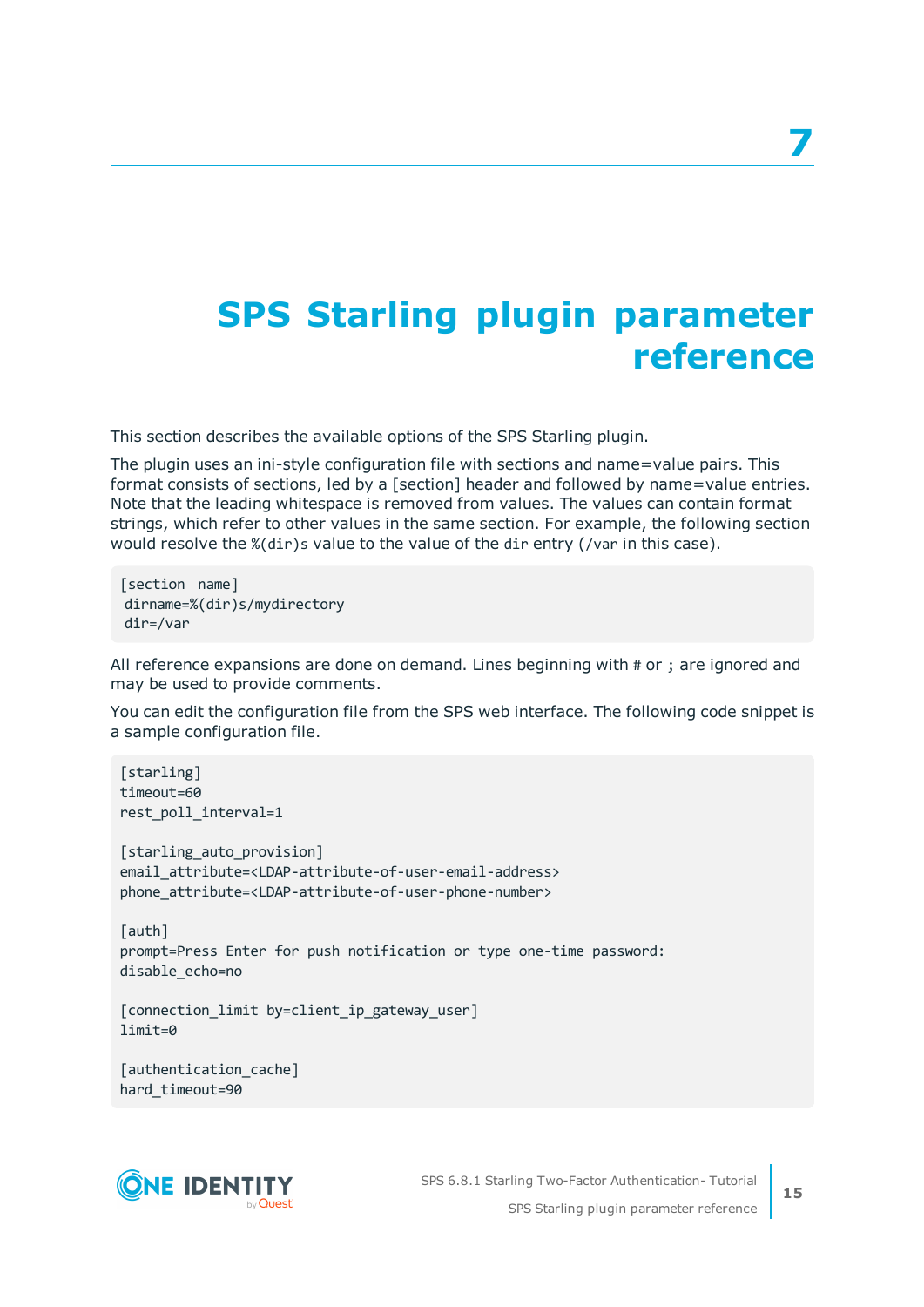```
soft_timeout=15
reuse_limit=0
######[WHITELIST]######
[whitelist source=user list]
name=<name-of-user-list-policy>
[whitelist source=ldap_server_group]
allow=no_user
except=<group-1>,<group-2>
######[USERMAPPING]######
[usermapping source=explicit]
<user-name-1>=<id-1>
<user-name-2>=<id-2>
[usermapping source=ldap server]
user_attribute=description
[username_transform]
append domain=<domain-without-@-character>
[ldap server]
name=<name-of-LDAP-server-policy>
[credential_store]
name=<name-of-credential-store-policy-that-hosts-sensitive-data>
[logging]
log_level=info
[https_proxy]
server=<proxy-server-name-or-ip>
port=3128
[question_1]
key=<name-of-name-value-pair>
prompt=<the-question-itself-in-text>
disable_echo=No
```

```
[question_2]...
```
# <span id="page-15-0"></span>**[starling]**

This section contains the options related to your Starling account.



SPS 6.8.1 Starling Two-Factor Authentication- Tutorial SPS Starling plugin parameter reference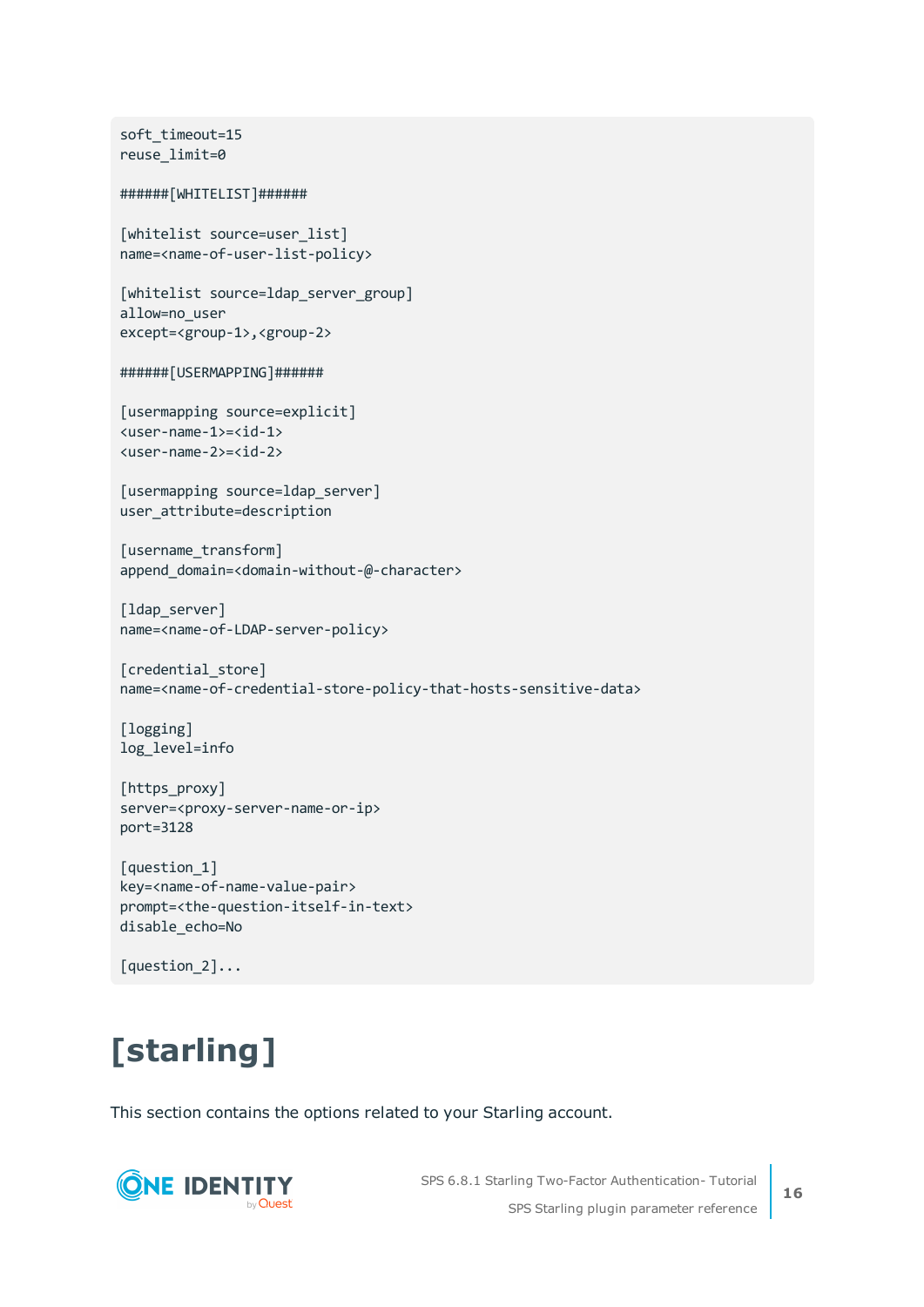If you are using a Starling 2FA plugin, (that is, you have uploaded it to **Basic Settings > Plugins** and then configured it at **Policies > AA Plugin Configurations**) and the SPS node is joined to One Identity Starling, you do not have to specify api\_key and api\_url in the Starling 2FA plugin configuration. This configuration method is more secure.

[starling] timeout=60 rest\_poll\_interval=1

#### **timeout**

| Type:     | integer [seconds] |
|-----------|-------------------|
| Required: | no                |
| Default:  | 60                |

*Description:* How long an HTTP request can take during communication with the Starling server.

#### **rest\_poll\_interval**

| Type:     | integer [seconds] |
|-----------|-------------------|
| Required: | no                |
| Default:  |                   |

*Description:* How often the plugin checks the Starling server to see if the push notification was successful.

### <span id="page-16-0"></span>**[starling\_auto\_provision]**

This section contains the options related to auto-provisioning your Starling 2FA account. To turn on auto-provisioning, you have to specify both attributes.

To be able to use auto-provisioning, you must configure the [\[ldap\\_server\]](#page-26-0) on page [27](#page-26-0) section.

NOTE: *Prerequisite for end-users*: Starling 2FA Android Application installed on the enduser's phone. If the Application is not yet installed, at the first authentication attempt, the end-user will receive instructions through text message about installing the Application. After finishing the installation, they can re-initiate the authentication process.

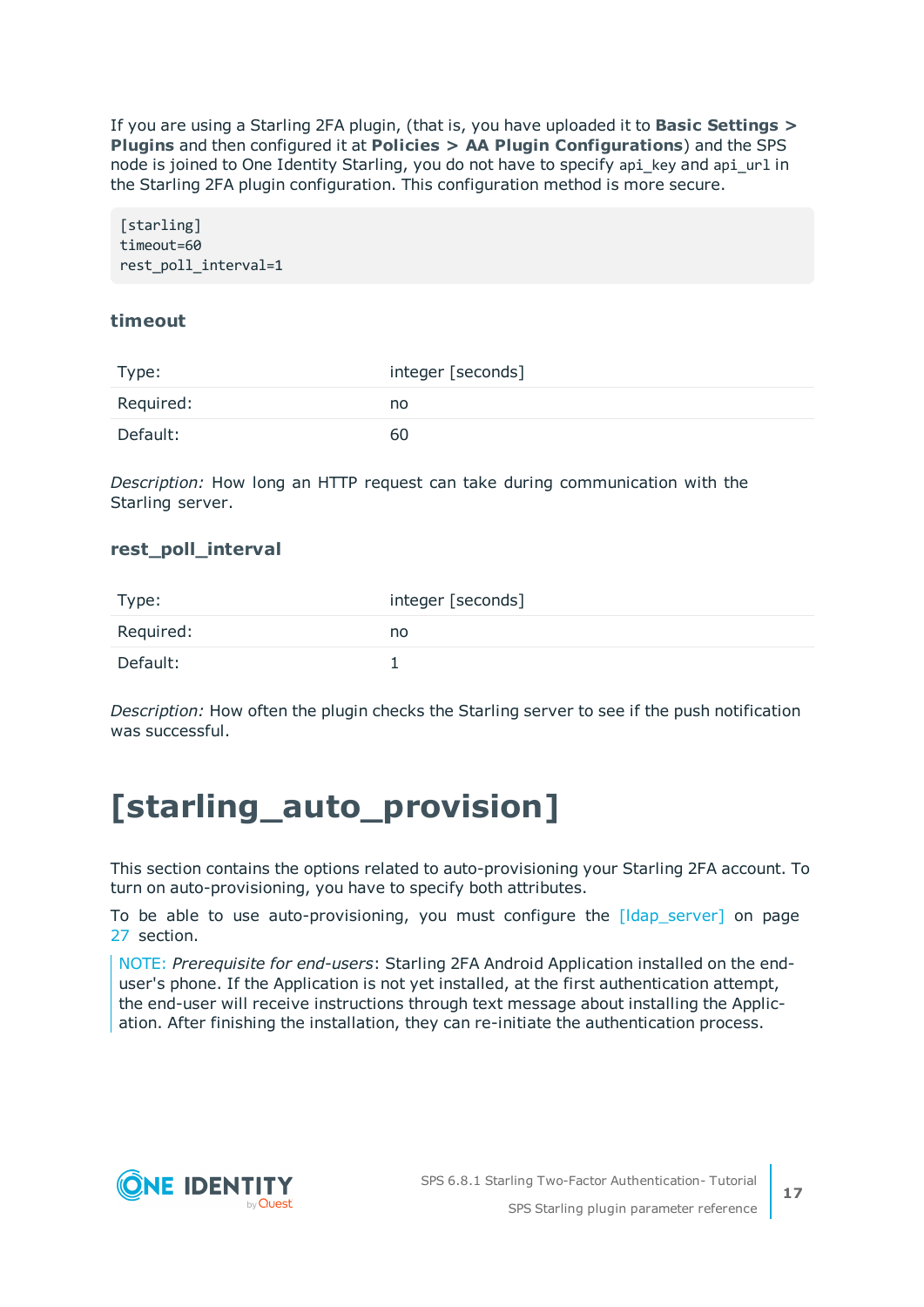#### **Declaration**

```
[starling auto provision]
email_attribute=<LDAP-attribute-of-user-email-address>
phone_attribute=<LDAP-attribute-of-user-phone-number>
```
#### **email\_attribute**

| Type:     | string |
|-----------|--------|
| Required: | no     |
| Default:  | N/A    |

*Description:* The LDAP attribute name of the user's email address.

#### **phone\_attribute**

| Type:     | string |
|-----------|--------|
| Required: | no     |
| Default:  | N/A    |

*Description:* The LDAP attribute name of the user's phone number. Make sure that the phone numbers in LDAP adhere to the following formatting rules:

- The phone number must start with the + character and the country code, for example, +11234567890.
- The phone number must not include any other characters, that is, must not include hyphen (-), space, or any other separator characters.

Otherwise, SPS cannot parse the phone number and therefore authentication will be unsuccessful (the log will contain an error indicating issues with invalid user).

# <span id="page-17-0"></span>**[auth]**

This section contains the options related to authentication.

#### **Declaration**

```
[auth]
prompt=Press Enter for push notification or type one-time password:
disable_echo=yes
```
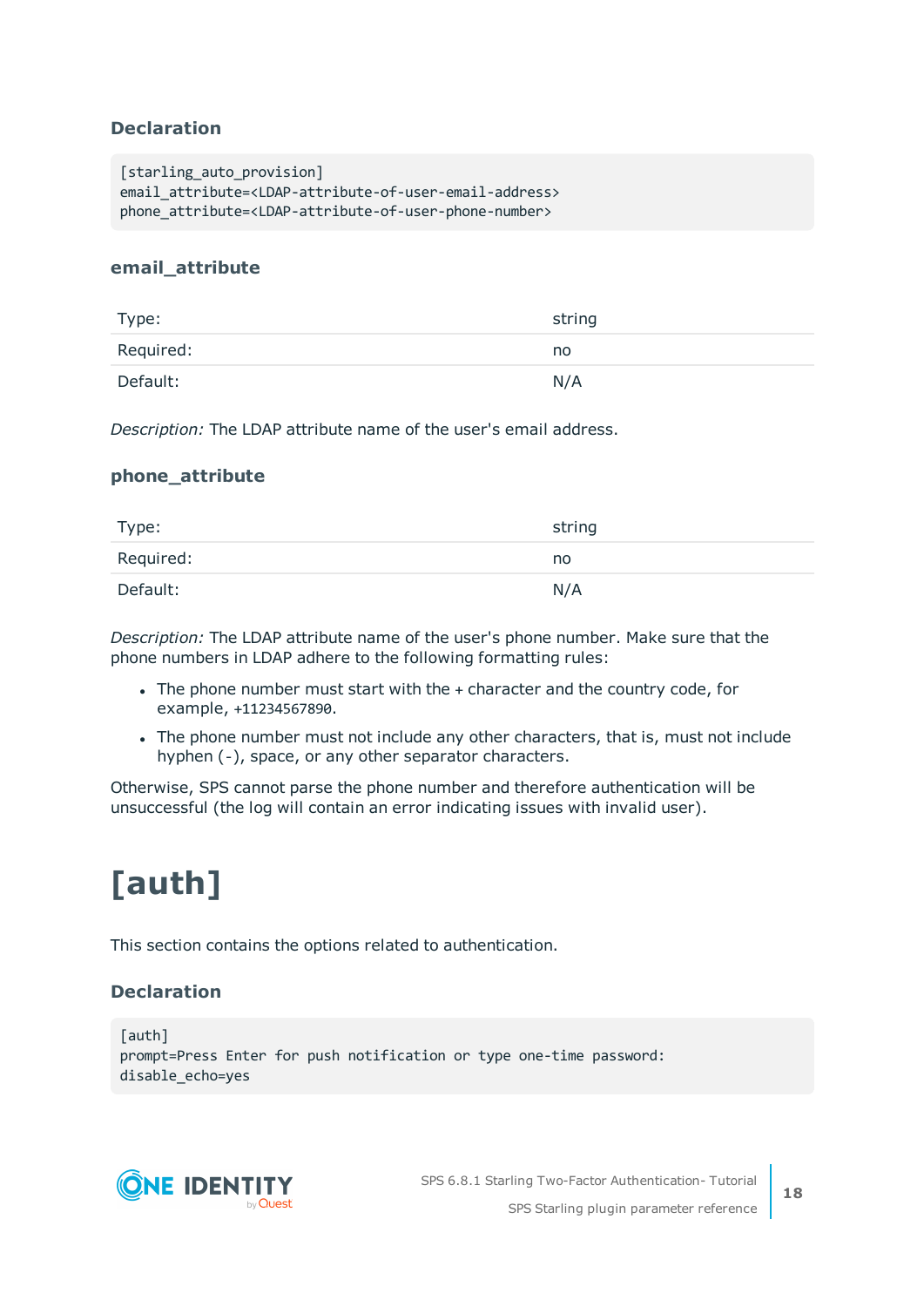#### **prompt**

| Type:     | string                                                       |
|-----------|--------------------------------------------------------------|
| Required: | no                                                           |
| Default:  | Press Enter for push notification or type one-time password: |

*Description:* SPS displays this text to the user in a terminal connection to request an OTP interactively. The text is displayed only if the user uses an OTP-like factor, and does not send the OTP in the connection request.

#### **disable\_echo**

| Type:     | boolean (yes no) |
|-----------|------------------|
| Required: | no               |
| Default:  | no               |

*Description:* For better security, you can hide the characters (OTP or password) that the user types after the prompt. To hide the characters (replace them with asterisks), set disable\_echo to yes.

### <span id="page-18-0"></span>**[connection\_limit by=client\_ip\_ gateway\_user]**

This section contains the options related to limiting parallel sessions.

#### **Declaration**

```
[connection_limit by=client_ip_gateway_user]
limit=0
```
#### **limit**

| Type:     | integer |
|-----------|---------|
| Required: | no      |
| Default:  |         |

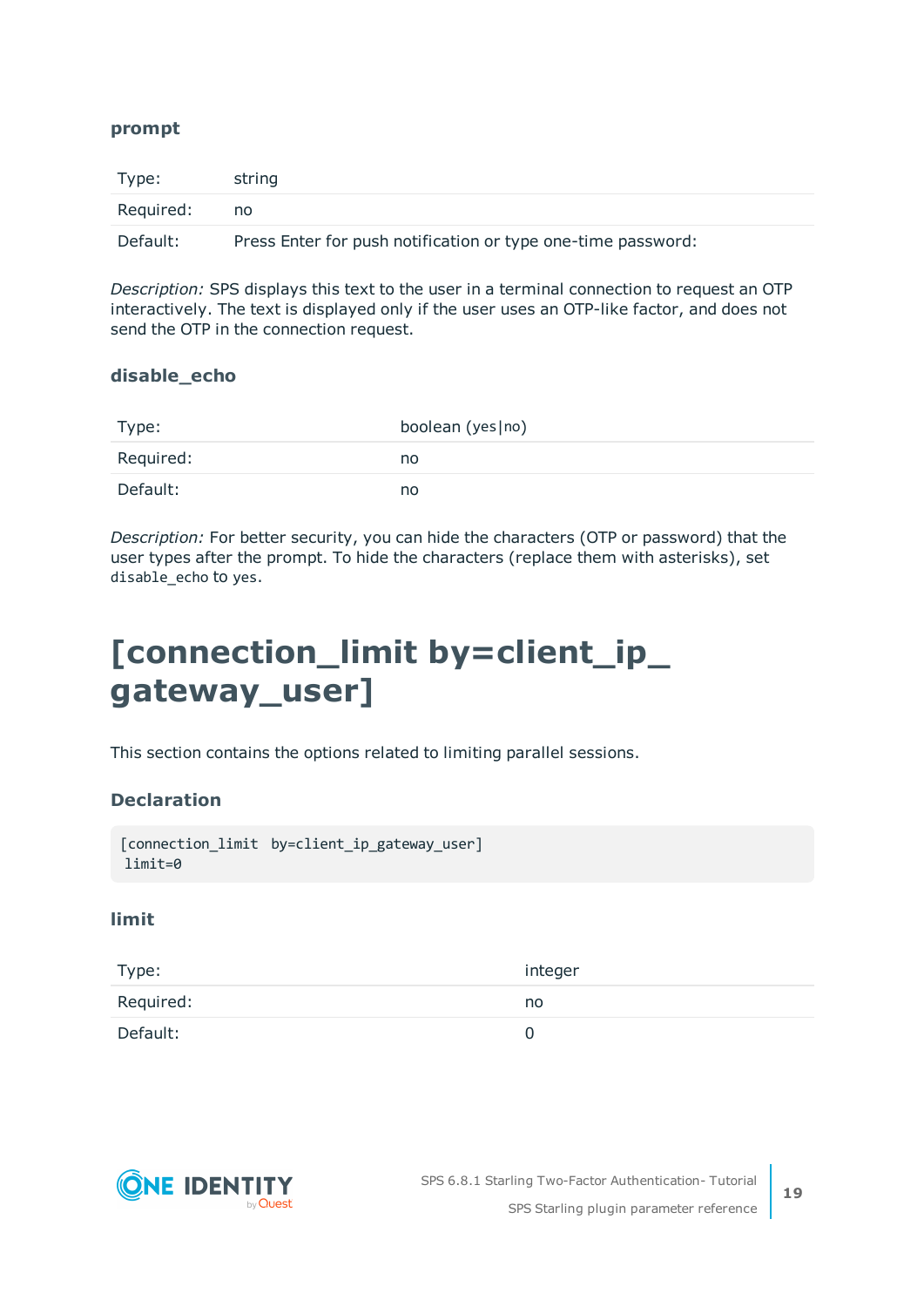*Description:* To limit the number of parallel sessions the gateway user can start from a given client IP address, configure limit. For an unlimited number of sessions, type 0.

### <span id="page-19-0"></span>**[authentication\_cache]**

This section contains the settings that determine how soon after performing a 2FA/MFA authentication the user must repeat the authentication when opening a new session.

After the first Starling 2FA authentication of the user, SPS will not request a new Starling 2FA authentication from the user as long as the new authentications happen within [soft\\_](#page-19-1) [timeout](#page-19-1) seconds from each other. After the hard timeout expires (measured from the first Starling 2FA login of the user), SPS will request a new Starling 2FA authentication.

In other words, after opening the first session and authenticating on Starling 2FA, the user can keep opening other sessions without having to authenticate again on Starling 2FA as long as the time between opening any two sessions is less than soft timeout, but must authenticate on Starling 2FA if [hard\\_timeout](#page-20-1) expires.



#### **Declaration**

```
[authentication_cache]
soft_timeout=15
hard_timeout=90
conn_limit=5
```
#### <span id="page-19-1"></span>**soft\_timeout**

| Type:     | integer [in seconds]     |
|-----------|--------------------------|
| Required: | yes, if you want caching |
| Default:  | N/A                      |

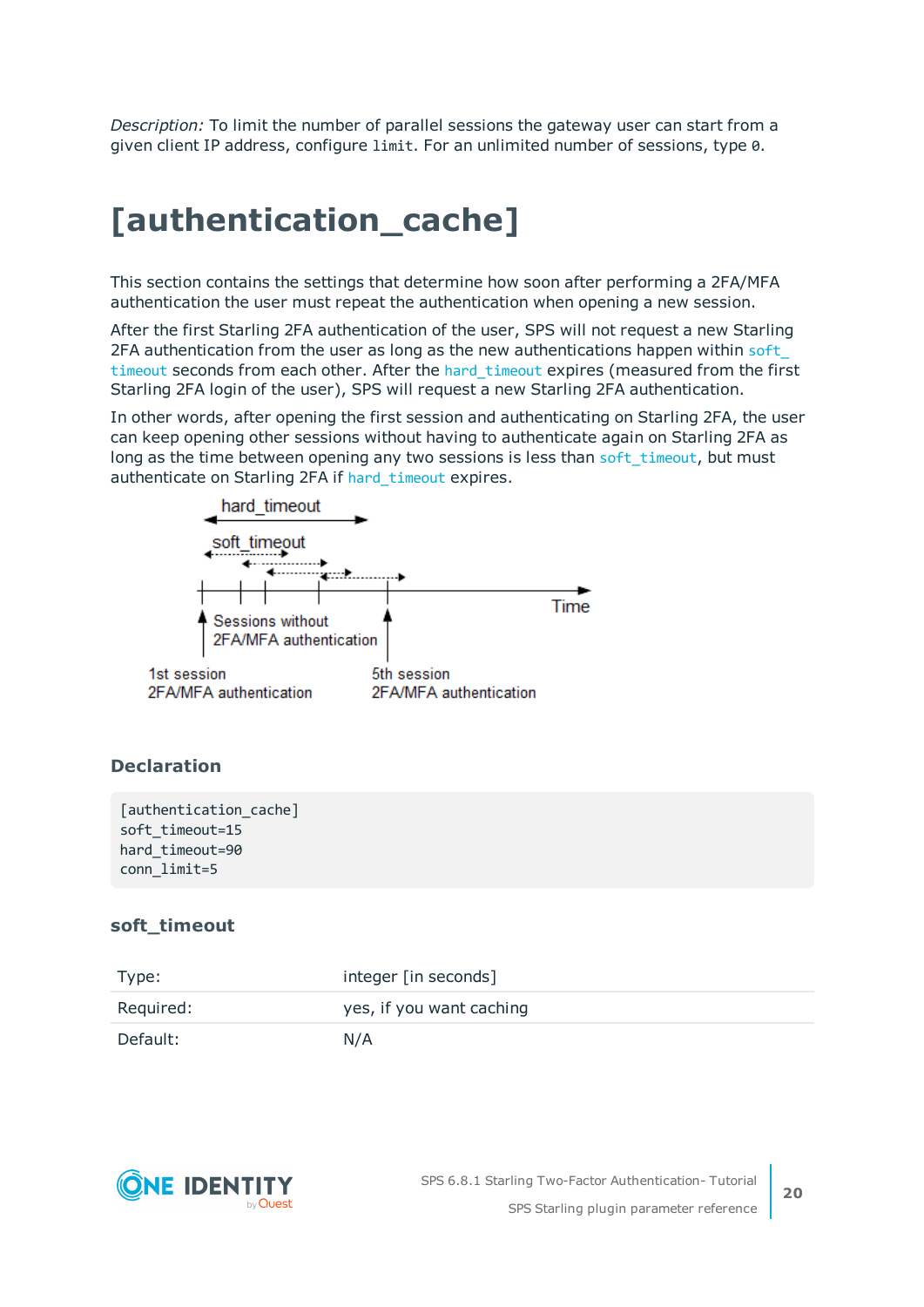*Description:* The time in seconds after which the SPS plugin requires a new Starling 2FA authentication for the next new session of the user, unless the user successfully authenticates another session within this period.

#### <span id="page-20-1"></span>**hard\_timeout**

| Type:     | integer [in seconds]     |
|-----------|--------------------------|
| Required: | yes, if you want caching |
| Default:  | N/A                      |

*Description:* The time in seconds after which the SPS plugin requires a new Starling 2FA authentication for the next new session of the user. The time is measured from the last Starling 2FA authentication of the user.

#### **conn\_limit**

Type: Type: integer [number of]

*Description:* The cache can be used conn\_limit times without multi-factor authentication. If the number of logins exceeds this number, the plugin will request multi-factor authentication again. If this parameter is not set, the number of logins from cache are unlimited.

### <span id="page-20-0"></span>**[WHITELIST]**

Having to perform multi-factor authentication to a remote server every time the user opens a session can be tedious and inconvenient for the users, and can impact their productivity. SPS offers the following methods to solve this problem:

- In SPS, the Connection policy determines the type of authentication required to access a server. If you do not need multi-factor authentication for accessing specific servers, configure your Connection policies accordingly.
- If the user opens a new session within a short period, they can do so without having to perform multi-factor authentication. After this configurable grace period expires, the user must perform multi-factor authentication to open the next session. For details, see [authentication cache].
- The [whitelist source=user list] and [whitelist source=ldap server group] sections allow configuring authentication whitelists and blacklists based on a **User List** policy or an **LDAP Server** policy. These two sections are independent, therefore any of the two can be configured and, for example, can create break-glass access for specific users to allow them to bypass Starling 2FA authentication.

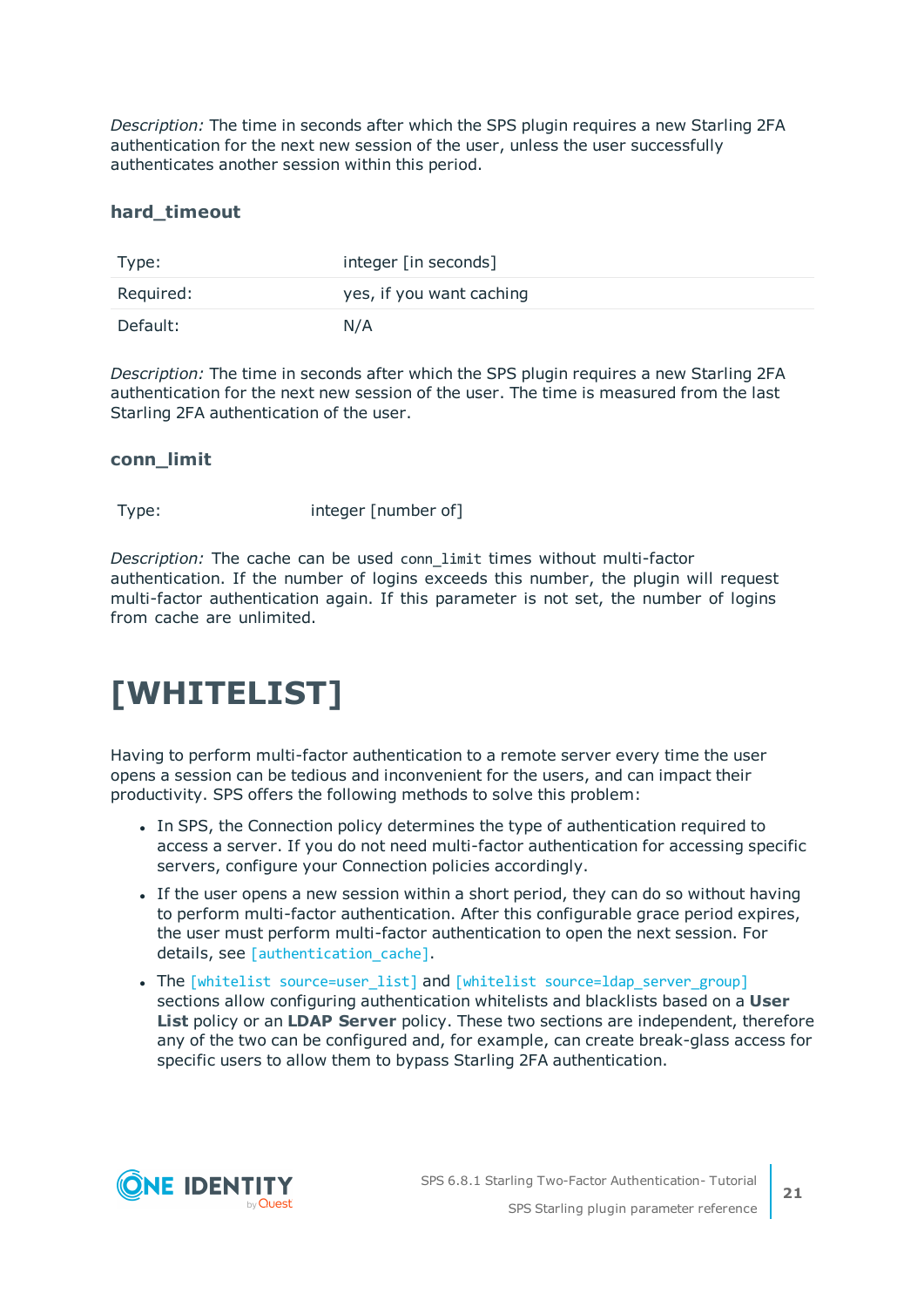### <span id="page-21-0"></span>**[whitelist source=user\_list]**

The [whitelist source=user\_list] section allows whitelisting users based on a **User List** policy configured in SPS (**Policies > User Lists**). To enable this whitelist, configure one of the use cases below.

NOTE: The user names are compared to the **User List** in a case-sensitive manner.

#### **Declaration**

```
[whitelist source=user list]
name=<name-of-user-list-policy>
```
For details on creating user lists, see ["Creating](https://support.oneidentity.com/technical-documents/safeguard-for-privileged-sessions/6.8.1/administration-guide/general-connection-settings/creating-and-editing-user-lists/) and editing user lists" in the [Administration](https://support.oneidentity.com/technical-documents/safeguard-for-privileged-sessions/6.8.1/administration-guide/general-connection-settings/creating-and-editing-user-lists/) Guide.

#### <span id="page-21-1"></span>**name**

| Type:     | string |
|-----------|--------|
| Required: | no     |
| Default:  | N/A    |

*Description:* The name of a **User List** policy containing gateway users configured on SPS (**Policies > User Lists**). You can use this option to selectively require multifactor authentication for your users (for example, to create break-glass access for specific users).

#### **Use case #1: Allow no user except certain users**

To allow specific users to connect without providing Starling 2FA credentials, the **User List** policy should have the following settings:

- <sup>l</sup> Set **Allow** to **No user** and list the users in the **Except** list.
- **.** Then type the [name](#page-21-1) of this **User List** policy as the value of the name parameter.

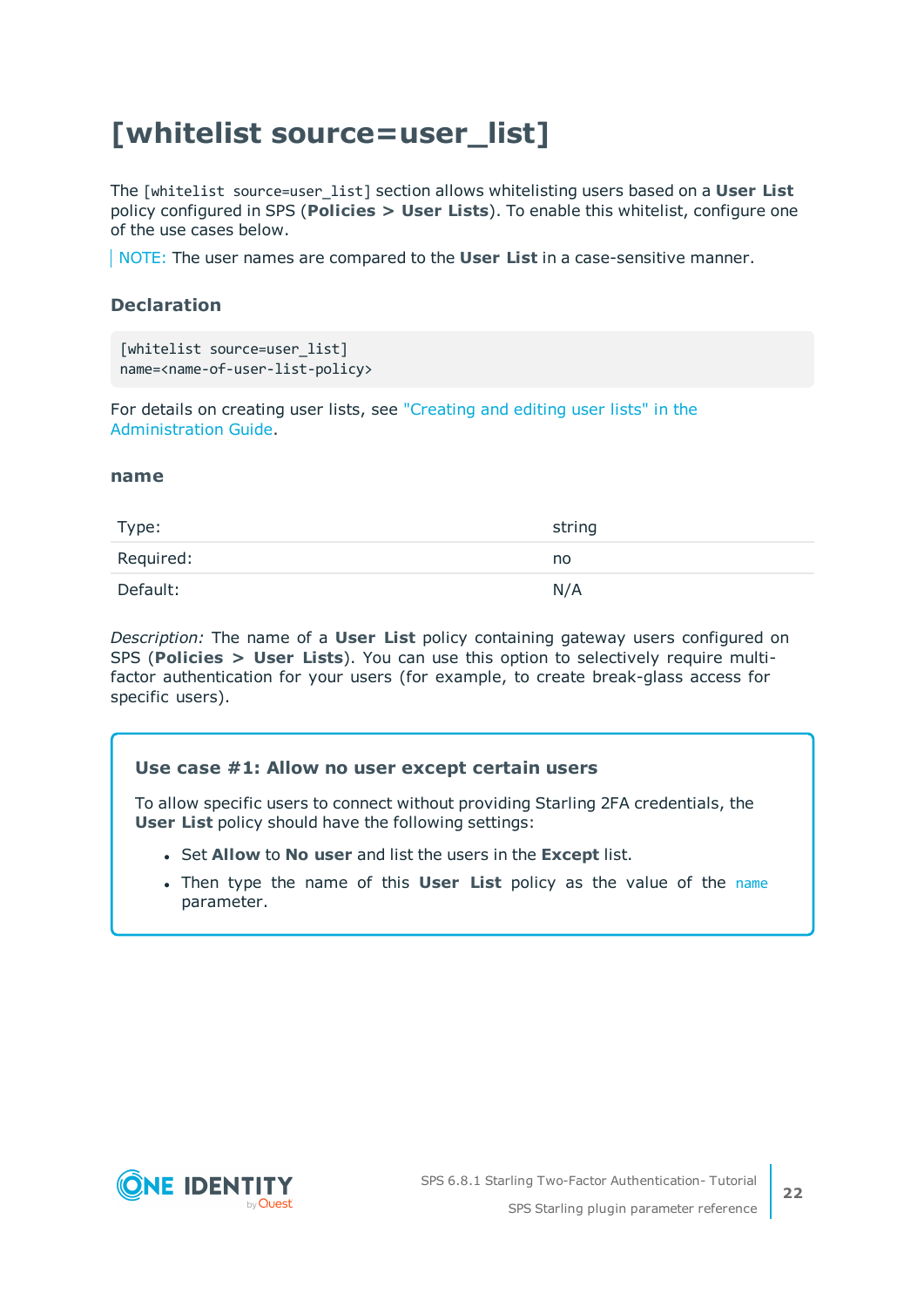#### **Use case #2: Allow all users except certain users**

To enforce Starling 2FA authentication for selected users, the **User List** policy should have the following settings:

- <sup>l</sup> Set **Allow** to **All users** and list the users in the **Except** list.
- **.** Then type the [name](#page-21-1) of this **User List** policy as the value of the name parameter.

### <span id="page-22-0"></span>**[whitelist source=ldap\_server\_group]**

The [whitelist source=ldap\_server\_group] section allows whitelisting users based on **LDAP Server** group membership. To enable this whitelist, configure one of the use cases below.

NOTE: The user names and groups are compared in LDAP in a case-insensitive manner.

#### **Declaration**

```
[whitelist source=1dap server group]
allow=<no user-or-all users>
except=<group-1>,<group-2>
```
#### <span id="page-22-2"></span>**allow**

| Type:     | string (all_users   no_users) |
|-----------|-------------------------------|
| Required: | no                            |
| Default:  | N/A                           |

*Description:* This parameter defines whether to allow all users or no user to connect without providing Starling 2FA credentials. Used together with the [except](#page-22-1) parameter, you can define specific LDAP/AD group(s) that are exempt from this rule.

#### <span id="page-22-1"></span>**except**

| Type:     | string |
|-----------|--------|
| Required: | no     |
| Default:  | N/A    |

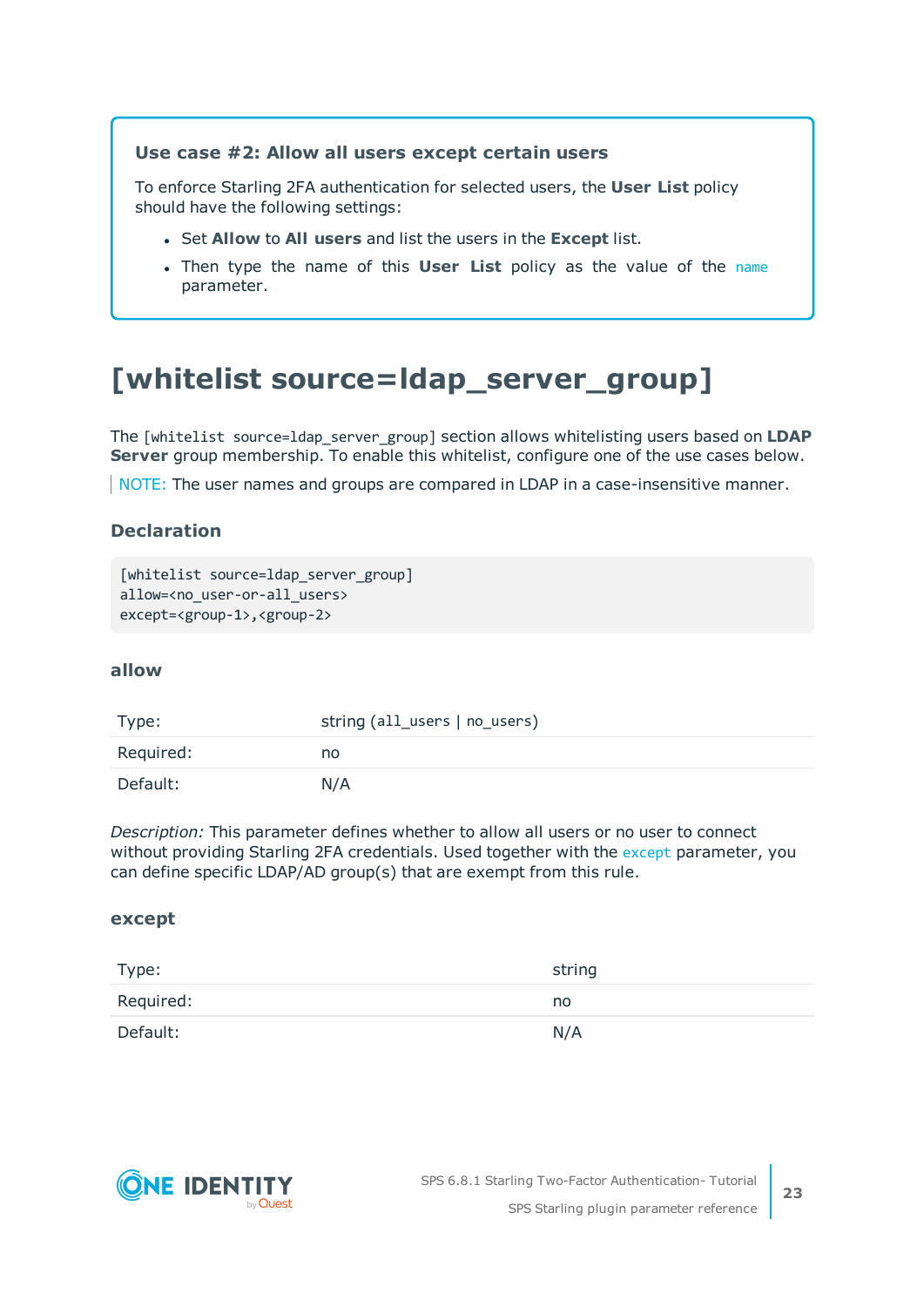*Description:* This parameter defines those specific LDAP/AD group(s) that are exempt from the rule defined by the [allow](#page-22-2) parameter.

#### **Use case #1: Allow no user except members of specific group(s)**

To allow members of specific LDAP/AD group(s) to connect without providing Starling 2FA credentials, type the names of these LDAP/AD groups as values of the except parameter and set the allow parameter to no\_user:

[whitelist source=ldap server group] allow=<no\_user> except=<group-1>,<group-2>

You must configure the name of the LDAP Server policy in the [1dap\_server] section.

#### **Use case #2: Allow all users except members of specific group(s)**

To enforce Starling 2FA authentication only on members of specific LDAP/AD group (s), type the names of these LDAP/AD groups as values of the except parameter and set the allow parameter to all users:

[whitelist source=ldap server group] allow=<all users> except=<group-1>,<group-2>

You must configure the name of the LDAP Server policy in the [1dap\_server] section.

### <span id="page-23-0"></span>**[USERMAPPING]**

By default, SPS assumes that the external Starling 2FA identity of the user is the same as the gateway username (that is, the username the user used to authenticate on SPS during the gateway authentication). If there was no gateway authentication, then the server username is used for authentication.

The gateway usernames are different from the external Starling 2FA identities, you must configure the SPS Starling 2FA plugin to map the gateway usernames to the external Starling 2FA identities.

The external identity is the Starling ID, which is a number.

You can use the following methods:

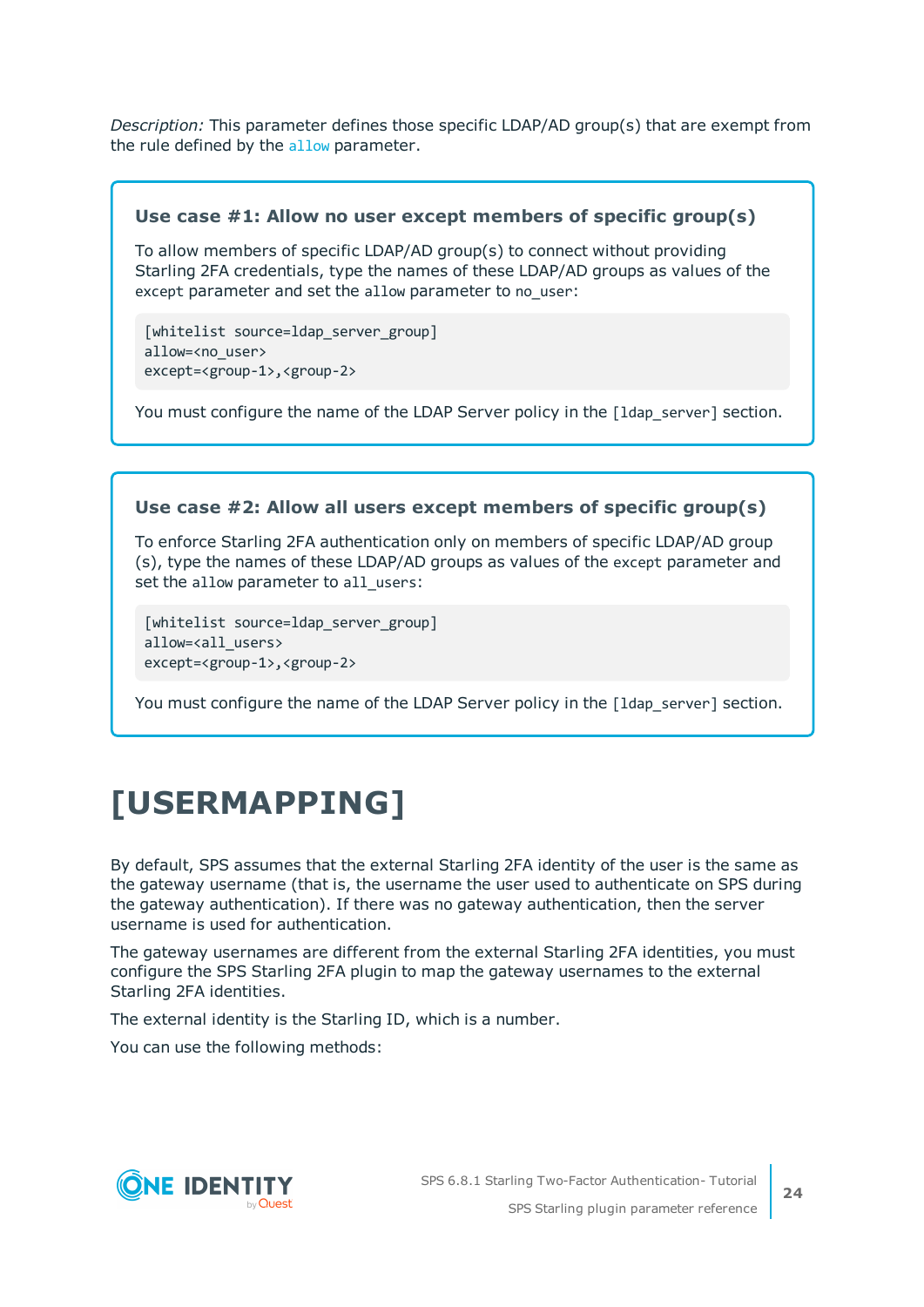- Explicit mapping: [usermapping [source=explicit\]](#page-24-0)
- LDAP server mapping: [\[usermapping](#page-24-1) source=ldap]

To look up the external Starling 2FA identity of the user from an LDAP/Active Directory database, configure the [usermapping [source=ldap\\_server\]](#page-24-1) section of the SPS Starling 2FA plugin.

The Explicit method has priority over the LDAP server method.

If you have configured neither the append domain parameter nor any of the [USERMAPPING] sections, SPS assumes that the external Starling 2FA identity of the user is the same as the gateway username.

### <span id="page-24-0"></span>**[usermapping source=explicit]**

To map the gateway user name to an external Starling 2FA identity, configure the following name-value pairs.

#### **Declaration**

```
[usermapping source=explicit]
<example-user-1>=<ID-1>
<example-user-2>=<ID-2>
```
#### **<exampleuser>**

| Type:     | string |
|-----------|--------|
| Required: | no     |
| Default:  | N/A    |

*Description:* To map the gateway user name to an external Starling 2FA identity, configure the name-value pairs in the following way:

- Type the gateway user name instead of  $\langle$ example-user-1>.
- Type the external Starling 2FA ID instead of  $\langle$ ID-1>.

NOTE: Use this option only if there are not only a few users, or for testing purposes. If there are too many users, it can cause performance issues.

### <span id="page-24-1"></span>**[usermapping source=ldap\_server]**

To look up the external Starling 2FA identity of the user from an LDAP/Active Directory database, configure the [usermapping source=1dap server] section of the SPS Starling 2FA

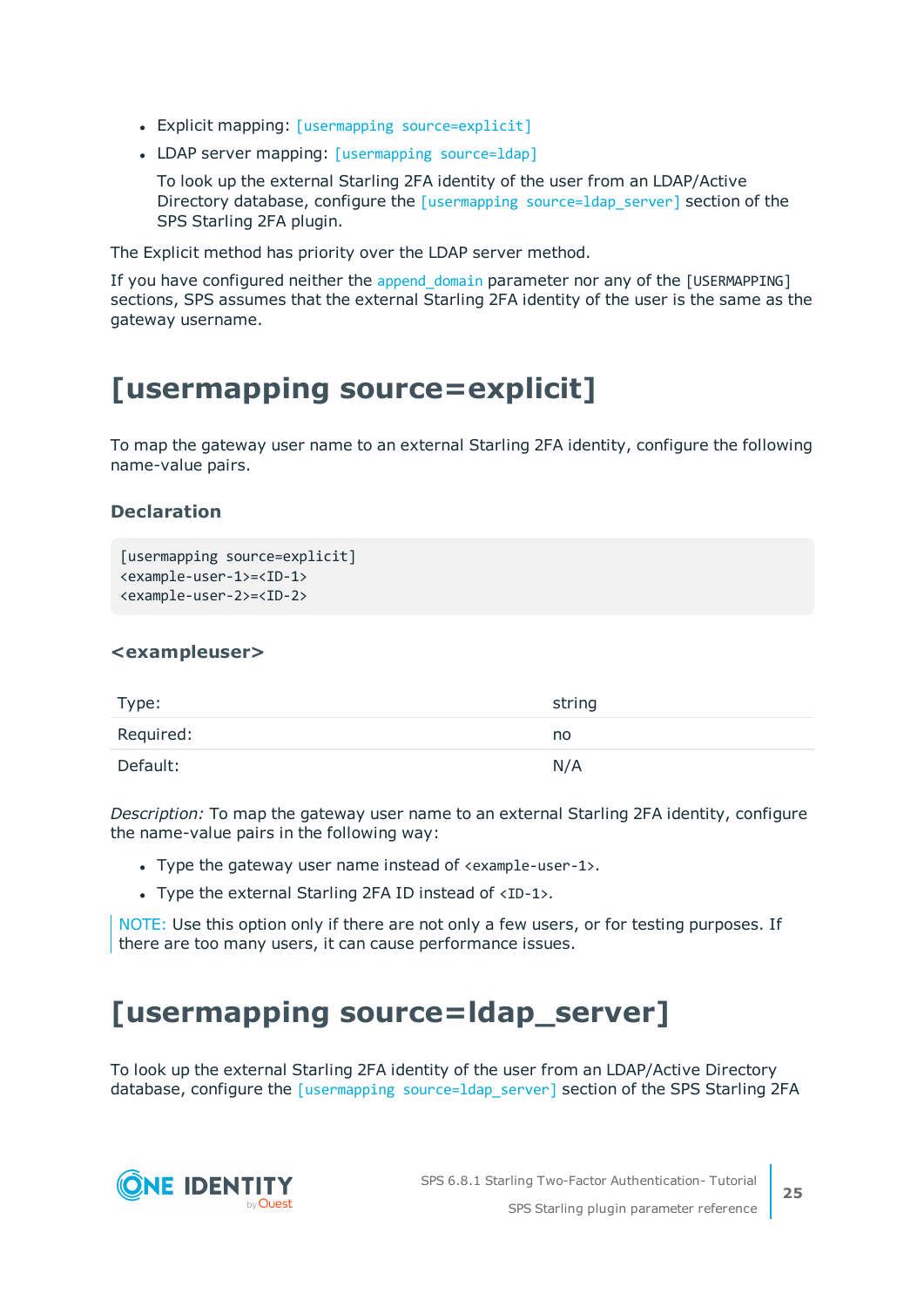plugin.

#### **Declaration**

```
[usermapping source=ldap server]
user_attribute=description
```
You must configure the name of the LDAP Server policy in the [1dap\_server] section.

If you configure both the [append\\_domain](#page-25-1) parameter in the [\[username\\_transform\]](#page-25-0) section and the [usermapping source=1dap\_server] section of the SPS Starling 2FA plugin, SPS appends the @ character and the value of the [append\\_domain](#page-25-1) parameter to the value retrieved from the LDAP database.

#### **user\_attribute**

| Type:     | string |
|-----------|--------|
| Required: | no     |
| Default:  | N/A    |

*Description:* The user attribute must be an LDAP/AD user attribute (with a non-empty UTF8 attribute string) that contains the external identity. For example, description, cn, mail. For a complete list see the User [class](https://docs.microsoft.com/en-gb/windows/desktop/ADSchema/c-user) section of the Active Directory Schema document.

### <span id="page-25-0"></span>**[username\_transform]**

This section contains username transformation-related settings.

#### **Declaration**

```
[username transform]
append_domain=<domain-without-@-character>
```
If you have configured [\[USERMAPPING\]](#page-23-0), the [username\_transform] process will run after the [\[USERMAPPING\]](#page-23-0) process.

#### <span id="page-25-1"></span>**append\_domain**

Type: string (nonrequired, no default)

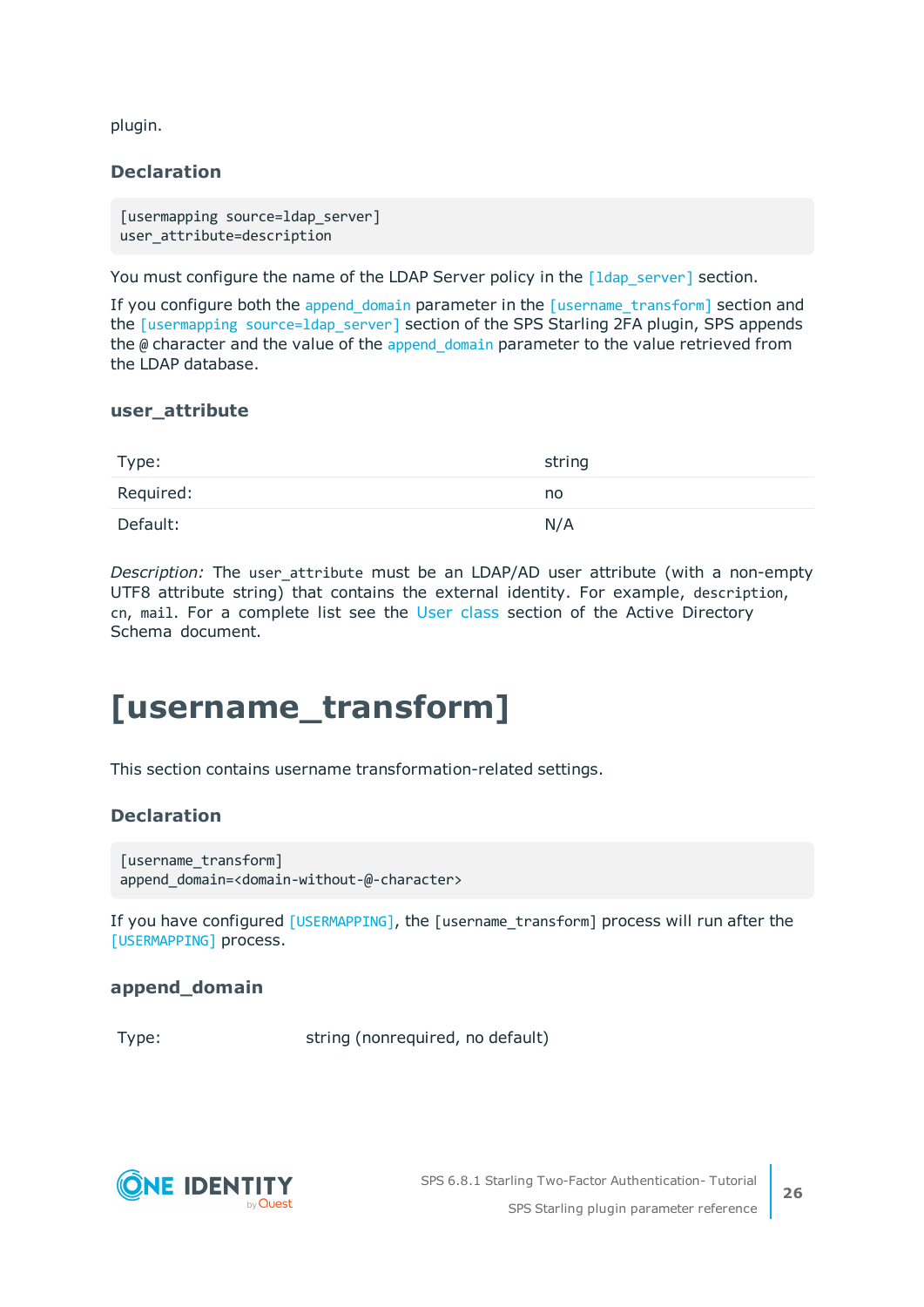| Required: | no  |
|-----------|-----|
| Default:  | N/A |

#### *Description:*

If the Starling 2FA service requires the use of domain name in the external Starling 2FA identity, configure the append domain parameter in the [\[username\\_transform\]](#page-25-0) section. In this case, SPS automatically appends the @ character and the value of this option to the username from the session, and uses the resulting username on the Starling 2FA server to authenticate the user. For example, if the domain is set to append\_domain: example.com and the username is Example.User, the SPS plugin will look for the user Example.User@example.com on the Starling 2FA server.

If you configure both the append domain parameter in the  $[$ username transform] section and the [usermapping source=1dap\_server] section of the SPS Starling 2FA plugin, SPS appends the  $\omega$  character and the value of the append domain parameter to the value retrieved from the LDAP database.

### <span id="page-26-0"></span>**[ldap\_server]**

The LDAP Server policy that you want to use in an LDAP server usermapping source or an LDAP server group whitelist source. Required if you have configured [\[usermapping](#page-24-1)] source=Idap\_server] on page 25, [whitelist source=Idap\_server\_group] on page 23 and [\[starling\\_auto\\_provision\]](#page-16-0) on page 17.

#### **Declaration**

[ldap\_server] name=<name-of-LDAP-server-policy>

#### **name**

| Type:     | string      |
|-----------|-------------|
| Required: | conditional |
| Default:  | N/A         |

*Description:* The name of a configured LDAP Server policy in SPS. For details on configuring LDAP policies, see ["Authenticating](https://support.oneidentity.com/technical-documents/safeguard-for-privileged-sessions/6.8.1/administration-guide/general-connection-settings/authenticating-users-to-an-ldap-server/) users to an LDAP server" in the [Administration](https://support.oneidentity.com/technical-documents/safeguard-for-privileged-sessions/6.8.1/administration-guide/general-connection-settings/authenticating-users-to-an-ldap-server/) Guide.

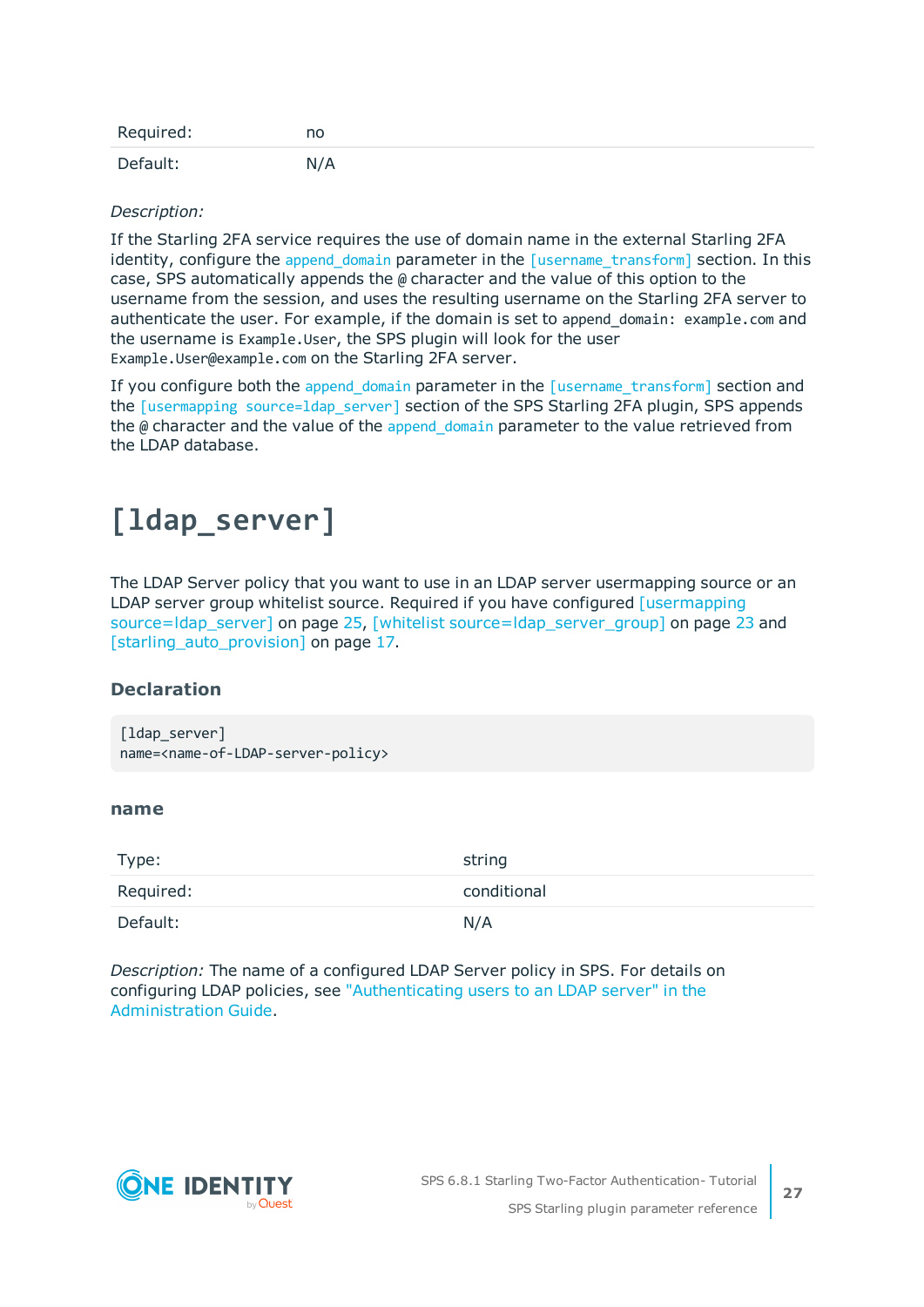# <span id="page-27-0"></span>**[credential\_store]**

This section contains settings related to storing sensitive information of the plugin.

#### **Declaration**

```
[credential store]
name=<name-of-credential-store-policy-that-hosts-sensitive-data>
```
#### <span id="page-27-2"></span>**name**

| Type:     | string |
|-----------|--------|
| Required: | no     |
| Default:  | N/A    |

*Description:* The name of a local Credential Store policy configured on SPS. You can use this Credential Store to store sensitive information of the plugin in a secure way (for example, the value in the section).

<span id="page-27-1"></span>For details, see Store [sensitive](#page-31-0) plugin data securely.

# **[logging]**

This section contains logging-related settings.

#### **Declaration**

[logging] log\_level=info

#### **log\_level**

| Type:     | integer or string |
|-----------|-------------------|
| Required: | no                |
| Default:  | info              |

*Description:* The logging verbosity of the plugin. The plugin sends the generated log messages to the SPS syslog system. You can check the log messages in the **Basic**

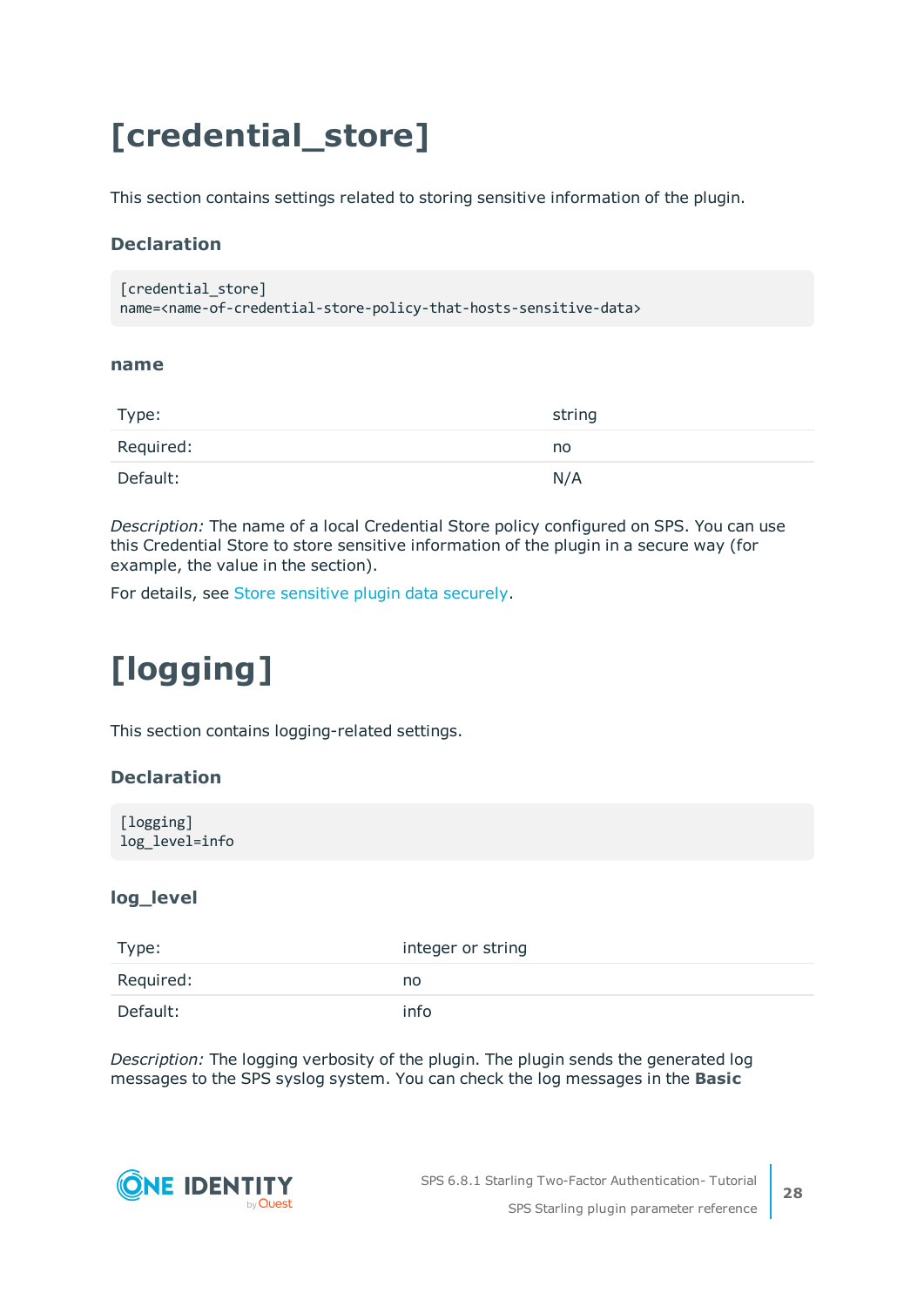**settings > Troubleshooting > View log files** section of the SPS web interface. To show only the messages generated by the plugins, filter on the plugin: string.

The possible values are:

- $\cdot$  debug
- info
- $\bullet$  warning
- $\cdot$  error
- critical

<span id="page-28-0"></span>For details, see Python logging API's log levels: [Logging](https://docs.python.org/2/library/logging.html#logging-levels) Levels.

## **[https\_proxy]**

This section contains HTTPS proxy-related settings.

#### **Declaration**

```
[https_proxy]
server=<proxy-server-name-or-ip>
port=3128
```
#### **server**

| Type:     | string |
|-----------|--------|
| Required: | no     |
| Default:  | N/A    |

*Description:* The name or IP address of the HTTPS proxy server.

#### **name**

| Type:     | integer |
|-----------|---------|
| Required: | no      |
| Default:  | 3128    |

*Description:* The port number of the HTTPS proxy server.

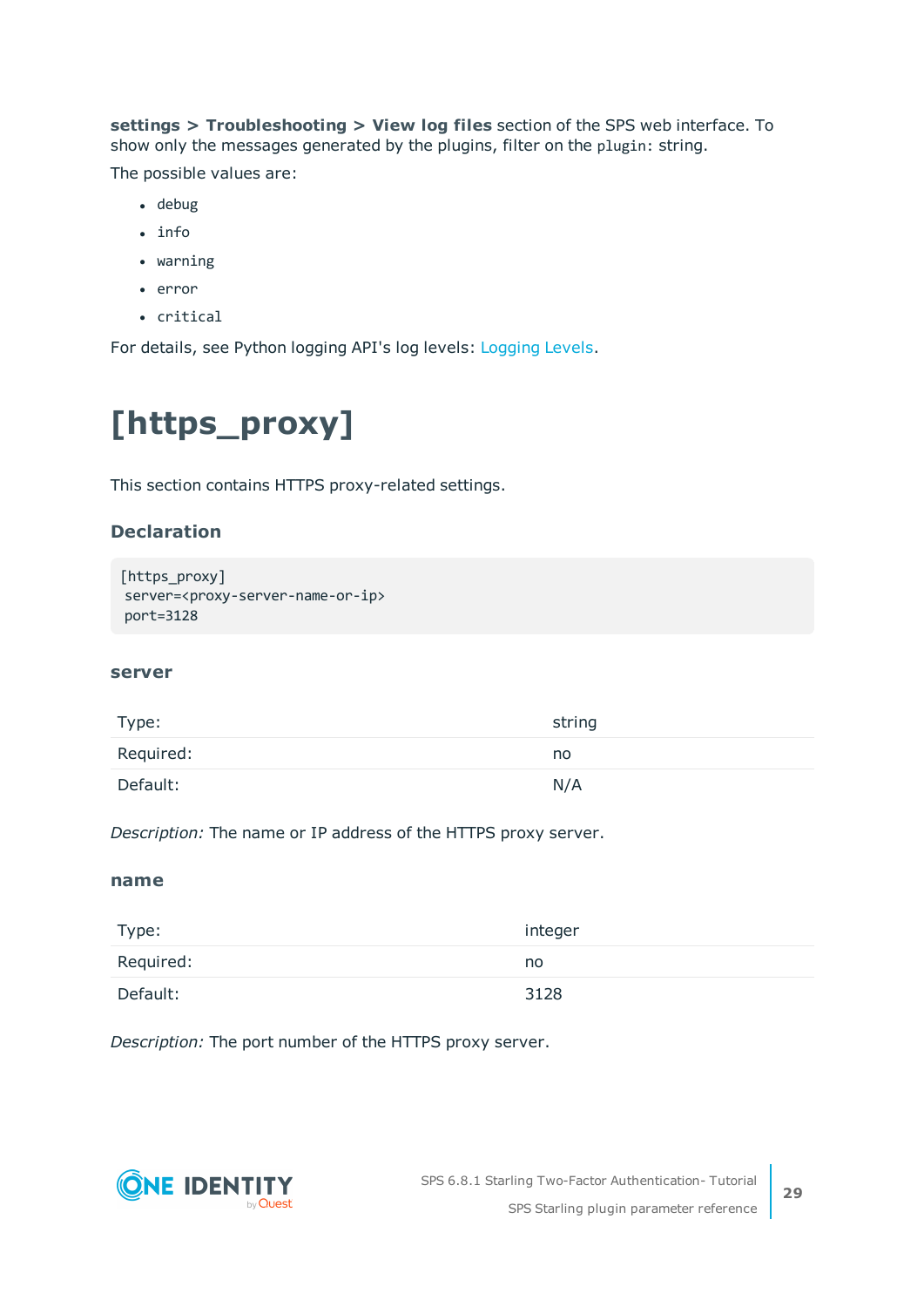# <span id="page-29-0"></span>**[question\_1]**

NOTE: To configure this optional section, contact our [Support](https://support.oneidentity.com/one-identity-safeguard-for-privileged-sessions) Team.

To request additional information from the user (for example, ticket number), define one or more [question\_] section (for example, [question\_1], [question\_2]). The user input will be stored under the value of key in the questions section of the session cookie.

*Description:* Used for communication between plugins. This is an interactive request/response right after authentication in order to supply data to Credential Store plugins. The question is transferred to the session cookie and all hooks of all plugins receive it.

For example, if you have an external authenticator app, you do not have to wait for the question to be prompted but can authenticate with a one-time password:

ssh otp=123456@root@scb

Name subsequent questions with the appropriate number (for example, [question 1], [question 2], and so on).

For details, see "Performing [authentication](https://support.oneidentity.com/technical-documents/safeguard-for-privileged-sessions/6.8.1/administration-guide/advanced-authentication-and-authorization-techniques/integrating-external-authentication-and-authorization-systems/performing-authentication-with-aa-plugin-in-terminal-connections/) with AA plugin in terminal connections" in the [Administration](https://support.oneidentity.com/technical-documents/safeguard-for-privileged-sessions/6.8.1/administration-guide/advanced-authentication-and-authorization-techniques/integrating-external-authentication-and-authorization-systems/performing-authentication-with-aa-plugin-in-terminal-connections/) Guide and "Performing [authentication](https://support.oneidentity.com/technical-documents/safeguard-for-privileged-sessions/6.8.1/administration-guide/advanced-authentication-and-authorization-techniques/integrating-external-authentication-and-authorization-systems/performing-authentication-with-aa-plugin-in-remote-desktop-connections/) with AA plugin in Remote Desktop connections" in the [Administration](https://support.oneidentity.com/technical-documents/safeguard-for-privileged-sessions/6.8.1/administration-guide/advanced-authentication-and-authorization-techniques/integrating-external-authentication-and-authorization-systems/performing-authentication-with-aa-plugin-in-remote-desktop-connections/) Guide.

#### **prompt**

| Type:     | string |
|-----------|--------|
| Required: | yes    |
| Default:  | N/A    |

*Description:* The question itself in text format.

#### **key**

| Type:     | string |
|-----------|--------|
| Required: | yes    |
| Default:  | N/A    |

*Description:* The name of the name-value pair.

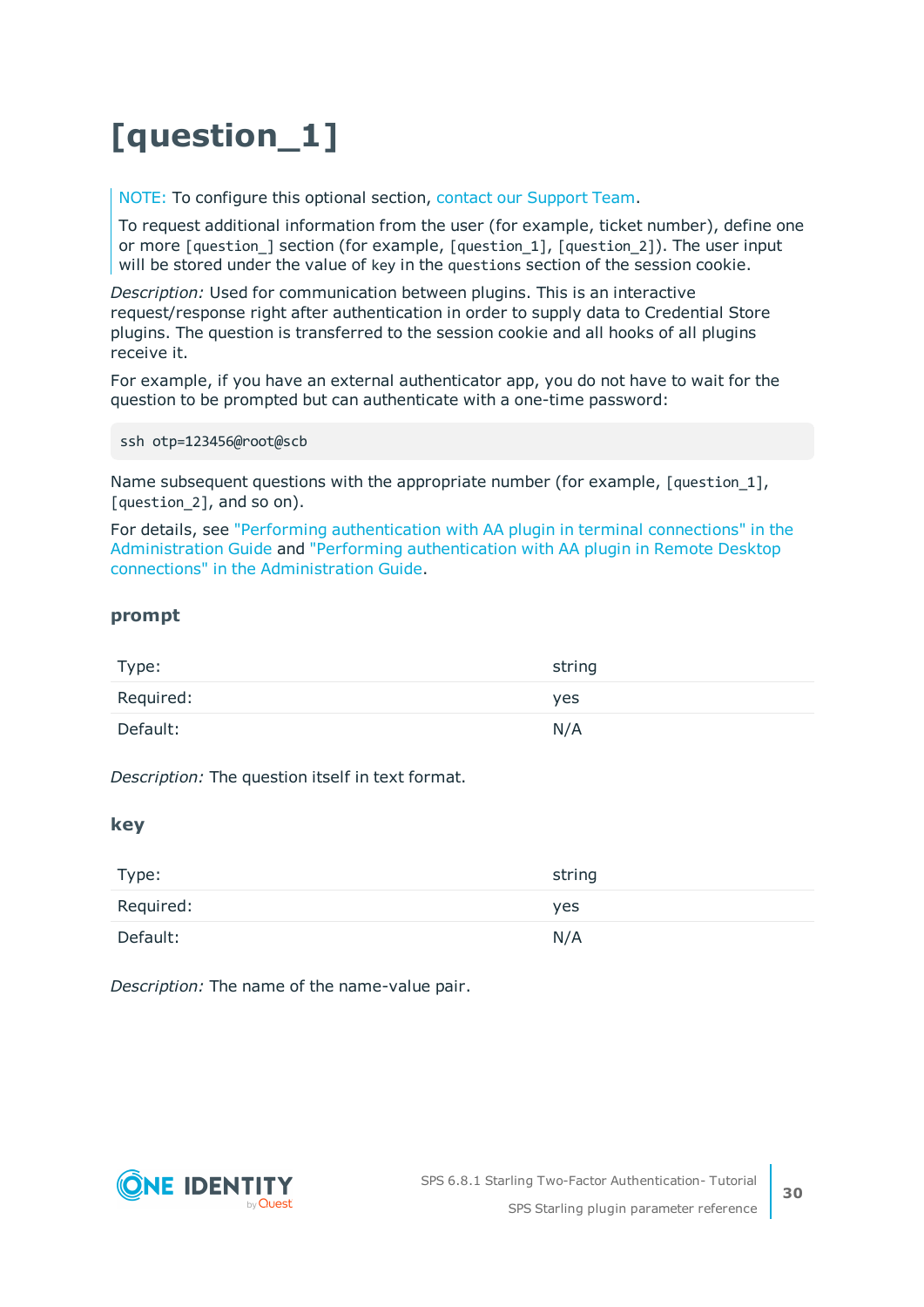#### **disable\_echo**

| Type:     | boolean (yes no) |
|-----------|------------------|
| Required: | no.              |
| Default:  | no               |

*Description:* Whether the answer to the question is visible (yes), or replaced with asterisks (no).

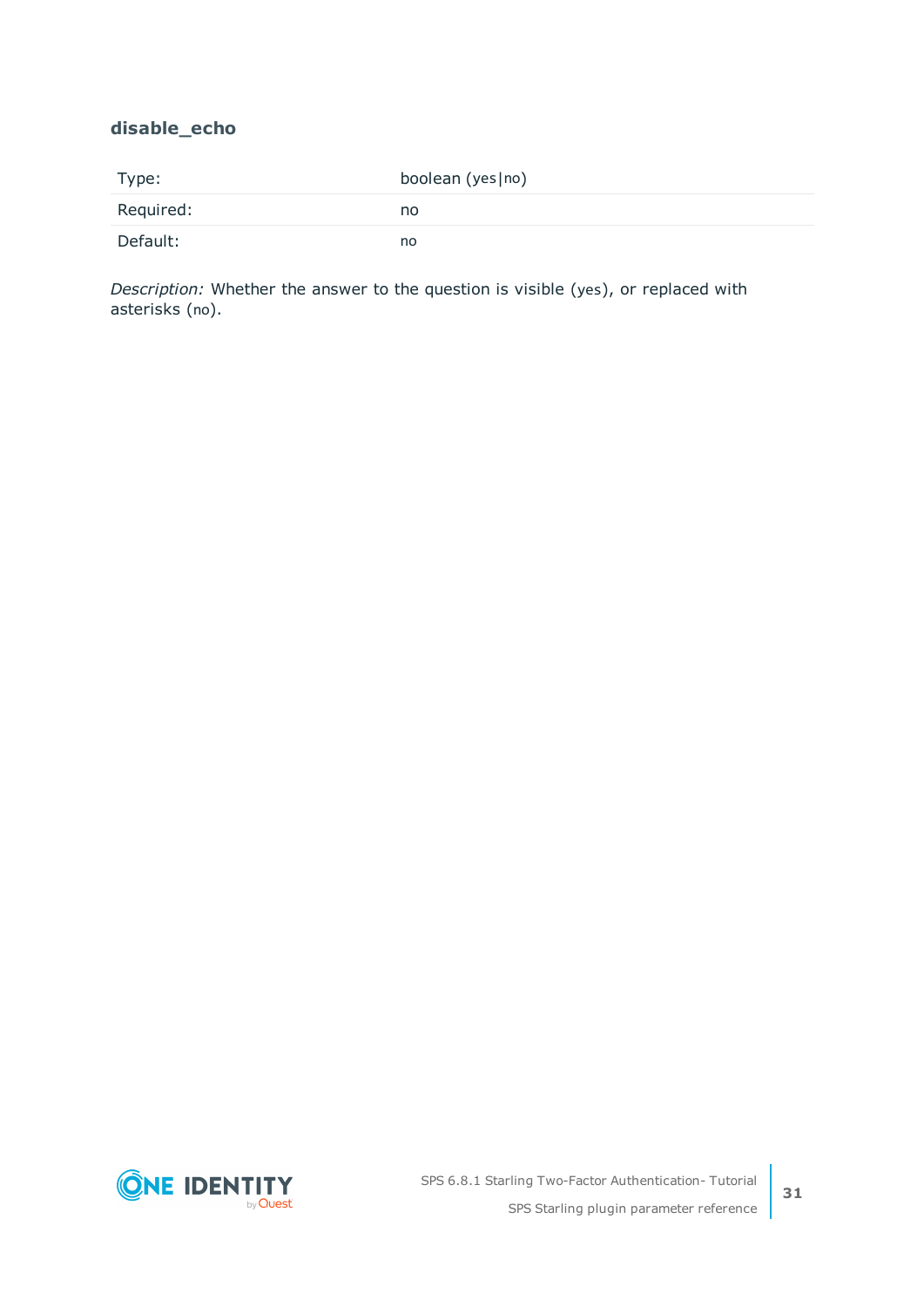# <span id="page-31-0"></span>**Store sensitive plugin data securely**

By default, the configuration of the plugin is stored on SPS in the configuration of SPS. Make sure that you store the sensitive parameters (for example, [timeout](#page-14-0)) of the plugin in an encrypted way.

#### *To store sensitive plugin data securely*

1. Log in to SPS, navigate to **Policies > Credential Stores** and create a **Local** Credential Store. For details, see ["Configuring](https://support.oneidentity.com/technical-documents/safeguard-for-privileged-sessions/6.8.1/administration-guide/advanced-authentication-and-authorization-techniques/using-credential-stores-for-server-side-authentication/configuring-local-credential-stores/) local Credential Stores" in the [Administration](https://support.oneidentity.com/technical-documents/safeguard-for-privileged-sessions/6.8.1/administration-guide/advanced-authentication-and-authorization-techniques/using-credential-stores-for-server-side-authentication/configuring-local-credential-stores/) Guide.

Instead of usernames and passwords, you will store the configuration parameters of the plugin in this Credential Store.

- 2. Add the plugin parameters you want to store in an encrypted way to the Credential Store. You can store any configuration parameter of the plugin in the Credential Store, but note that if an option appears in the Credential Store, the plugin will use it. If the same parameter appears in the configuration of the plugin, it will be ignored.
	- **.** Enter the name of the configuration section without the brackets in the Host field (for example, starling).
	- <sup>l</sup> Enter the name of the plugin parameter in the **Username** field (for example, [timeout](#page-14-0)).
	- <sup>l</sup> Enter the value of the plugin parameter in the **Passwords** field.

**Commit** 

 $\blacksquare$  Click

- 3. Navigate to the configuration of the plugin on the **Policies > AA Plugin Configurations** page.
- 4. In the plugin configuration file, enter the name of the local Credential Store under the [\[credential\\_store\]](#page-27-0) section as the value of the [name](#page-27-2) parameter.
- 5. Enter  $$$  as the value of the parameter storing sensitive data.

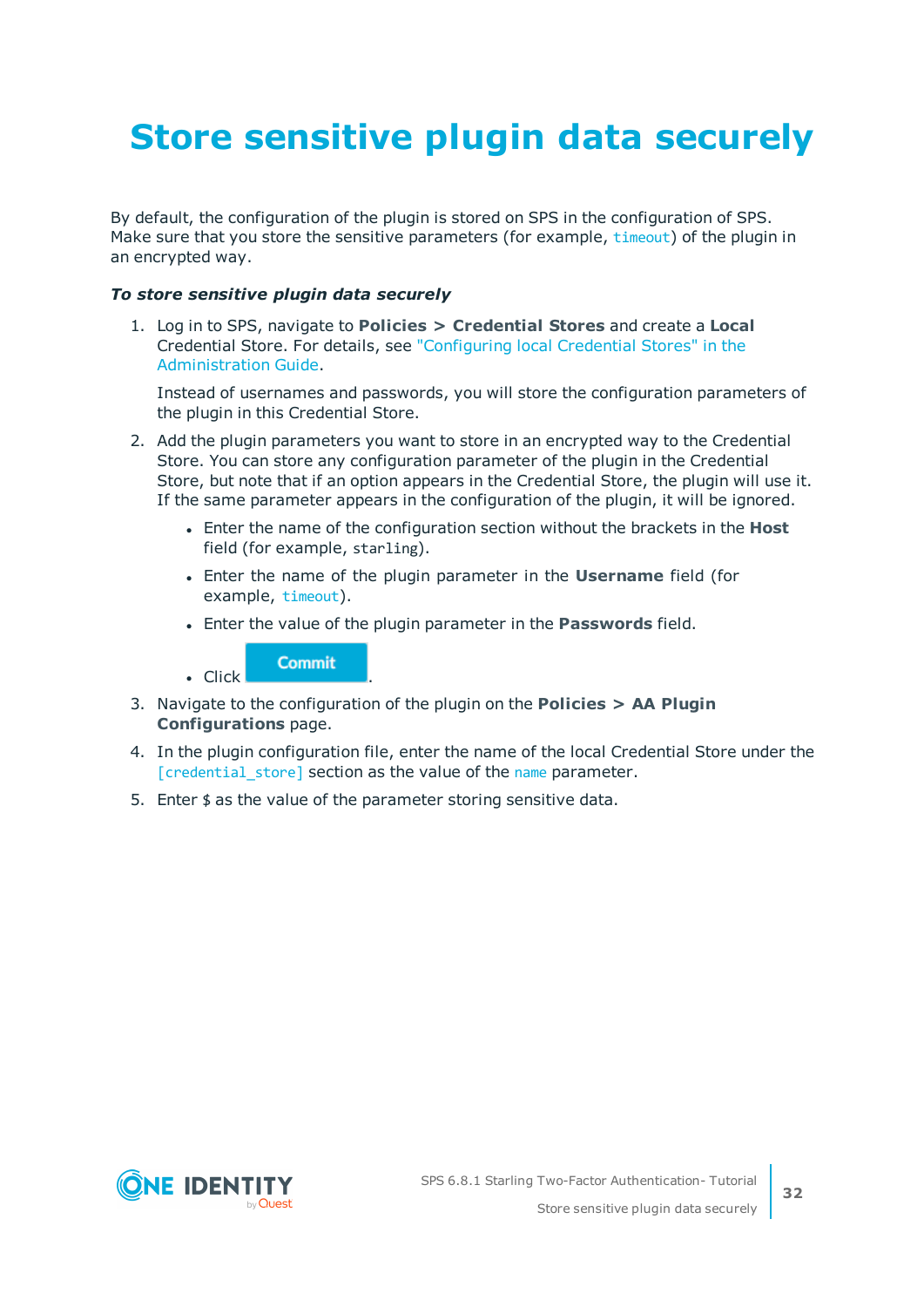# <span id="page-32-0"></span>**Perform multi-factor authentication with the SPS Starling 2FA plugin in terminal connections**

The following describes how to establish a terminal connection (SSH, TELNET, or TN3270) to a server.

#### *To establish a terminal connection (SSH, TELNET, or TN3270) to a server*

1. Connect to the server.

If you can authenticate using an OTP or token, encode the OTP as part of the username. You can use the @ as a field separator.

**Example:**

ssh otp=YOUR-ONE-TIME-PASSWORD@user@server

Replace YOUR-ONE-TIME-PASSWORD with your actual OTP.

- 2. If SPS prompts you for further information, enter the requested information. If you need to authenticate with an OTP, but you have not supplied the OTP in your username, you will be prompted to enter the OTP.
- 3. Authenticate on the server.
- 4. If authentication is successful, you can access the server.



SPS 6.8.1 Starling Two-Factor Authentication- Tutorial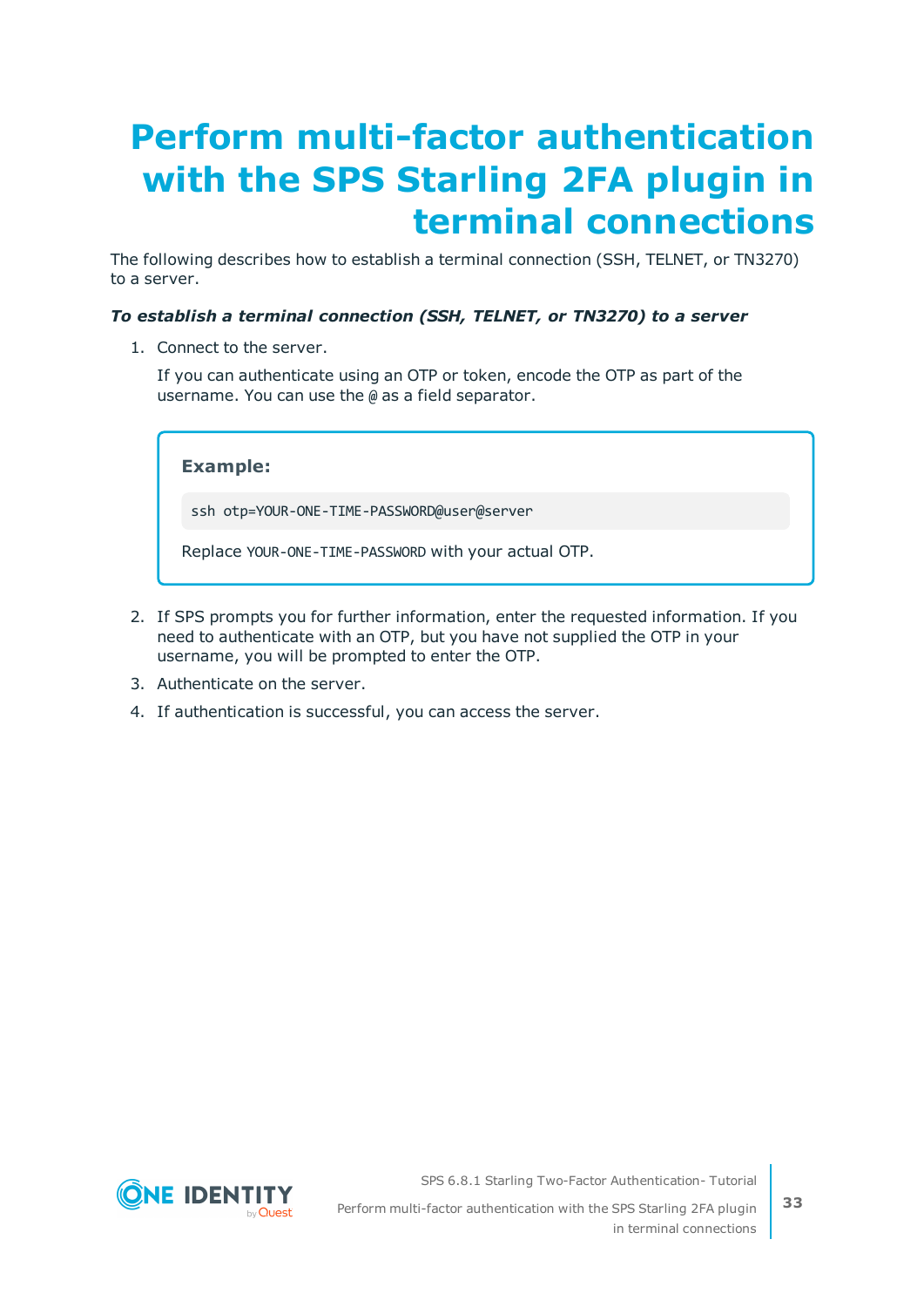# <span id="page-33-0"></span>**Perform multi-factor authentication with the SPS Starling 2FA plugin in Remote Desktop (RDP) connections**

The following section describes how to establish a Remote Desktop (RDP) connection to a server when the **AA plugin** is configured.

#### *To establish a RDP connection to a server when the AA plugin is configured*

- 1. Open your Remote Desktop client application.
- 2. If you have to provide additional information to authenticate on the server, you must enter this information in your Remote Desktop client application in the *User name* field, before the regular content (for example, your username) of the field.

If you can authenticate using an OTP or token, encode the OTP as part of the username. To encode additional data, you can use the following special characters:

- % as a field separator
- $\bullet$  ~ as the equal sign
- $\cdot$  ^ as a colon (for example, to specify the port number or an IPv6 IP address)

#### **Example:**

For example, use the following format:

domain\otp~YOUR-ONE-TIME-PASSWORD%Administrator

Replace YOUR-ONE-TIME-PASSWORD with your actual OTP.

3. Connect to the server.

If you need to authenticate using a push notification, approve the connection in your mobile app.

- 4. Authenticate on the server.
- 5. If authentication is successful, you can access the server.



SPS 6.8.1 Starling Two-Factor Authentication- Tutorial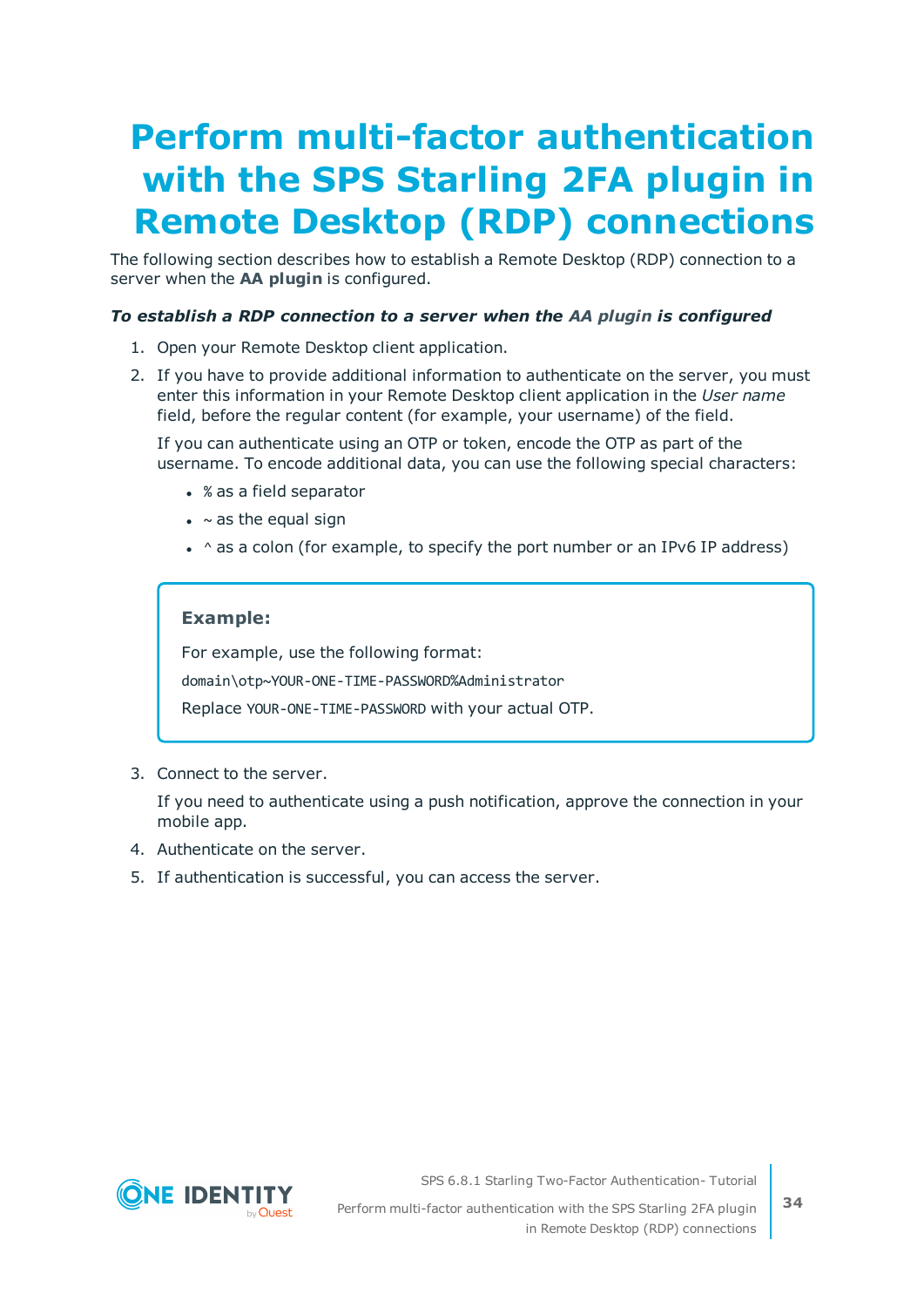## <span id="page-34-0"></span>**Perform multi-factor authentication with the SPS Starling 2FA plugin in Microsoft SQL Server (MSSQL) connections**

The following section describes how to establish a Microsoft SQL Server (MSSQL) connection to a server when the **AA plugin** is configured.

#### *To establish a MSSQL connection to a server when the AA plugin is configured*

- 1. Open your SQL client application.
- 2. If you have to provide additional information to authenticate on the server, you must enter this information in your SQL client application in the *User name* field, before the regular content (for example, your username) of the field.

If you can authenticate using an OTP or token, encode the OTP as part of the username. To encode additional data, you can use the following special characters:

- % as a field separator
- $\bullet$  ~ as the equal sign
- $\cdot$  ^ as a colon (for example, to specify the port number or an IPv6 IP address)

#### **Example:**

For example, use the following format: domain\otp~YOUR-ONE-TIME-PASSWORD%Administrator

Replace YOUR-ONE-TIME-PASSWORD with your actual OTP.

3. Connect to the server.

If you need to authenticate using a push notification, approve the connection in your mobile app.

- 4. Authenticate on the server.
- 5. If authentication is successful, you can access the server.



SPS 6.8.1 Starling Two-Factor Authentication- Tutorial